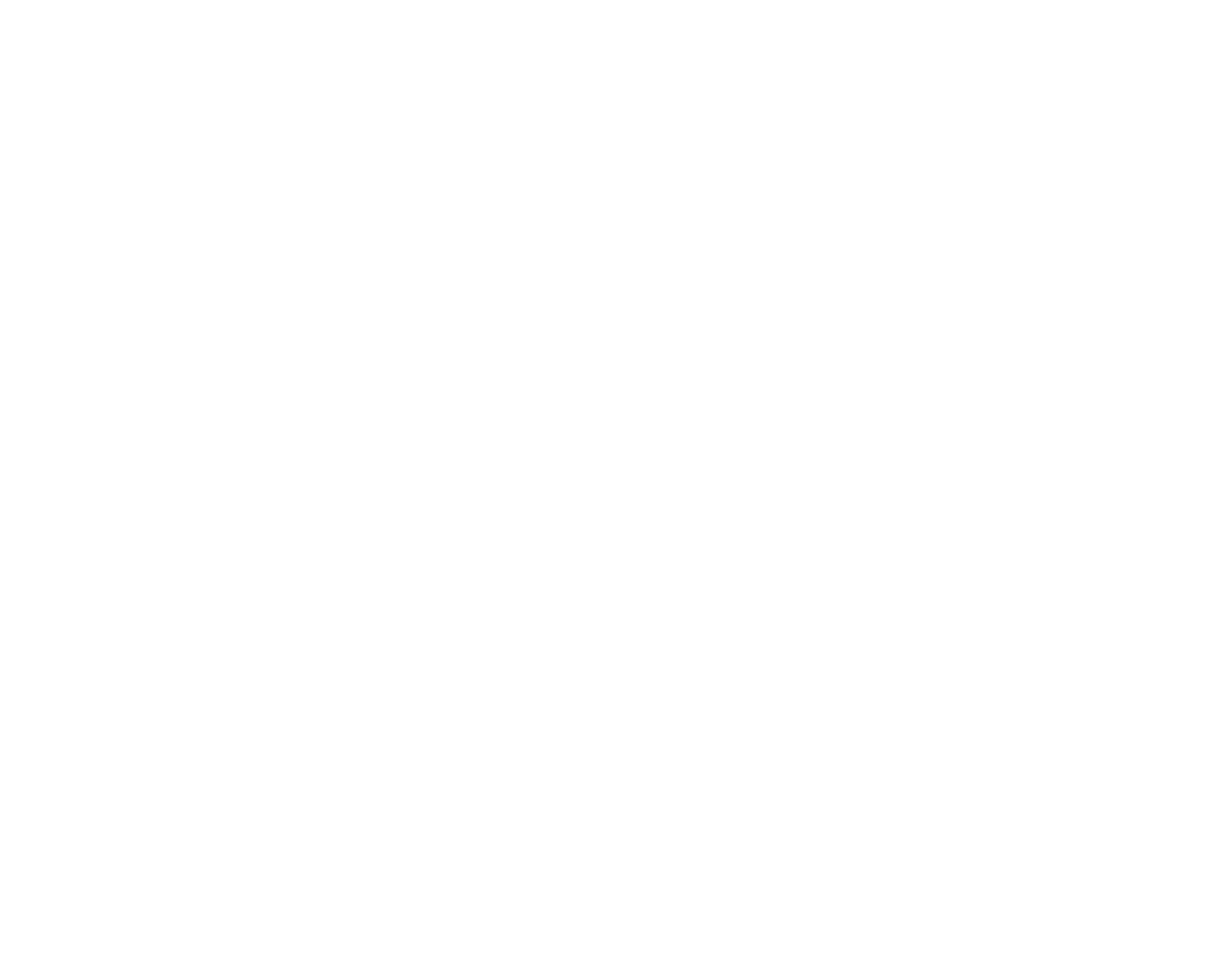## **CONTENTS**

| 4. Family environment and alternative care  12   |  |
|--------------------------------------------------|--|
|                                                  |  |
| 6. Education, leisure and cultural activities 15 |  |
| 7. Special protection measures  18               |  |
| List of children and organisations  22           |  |
|                                                  |  |



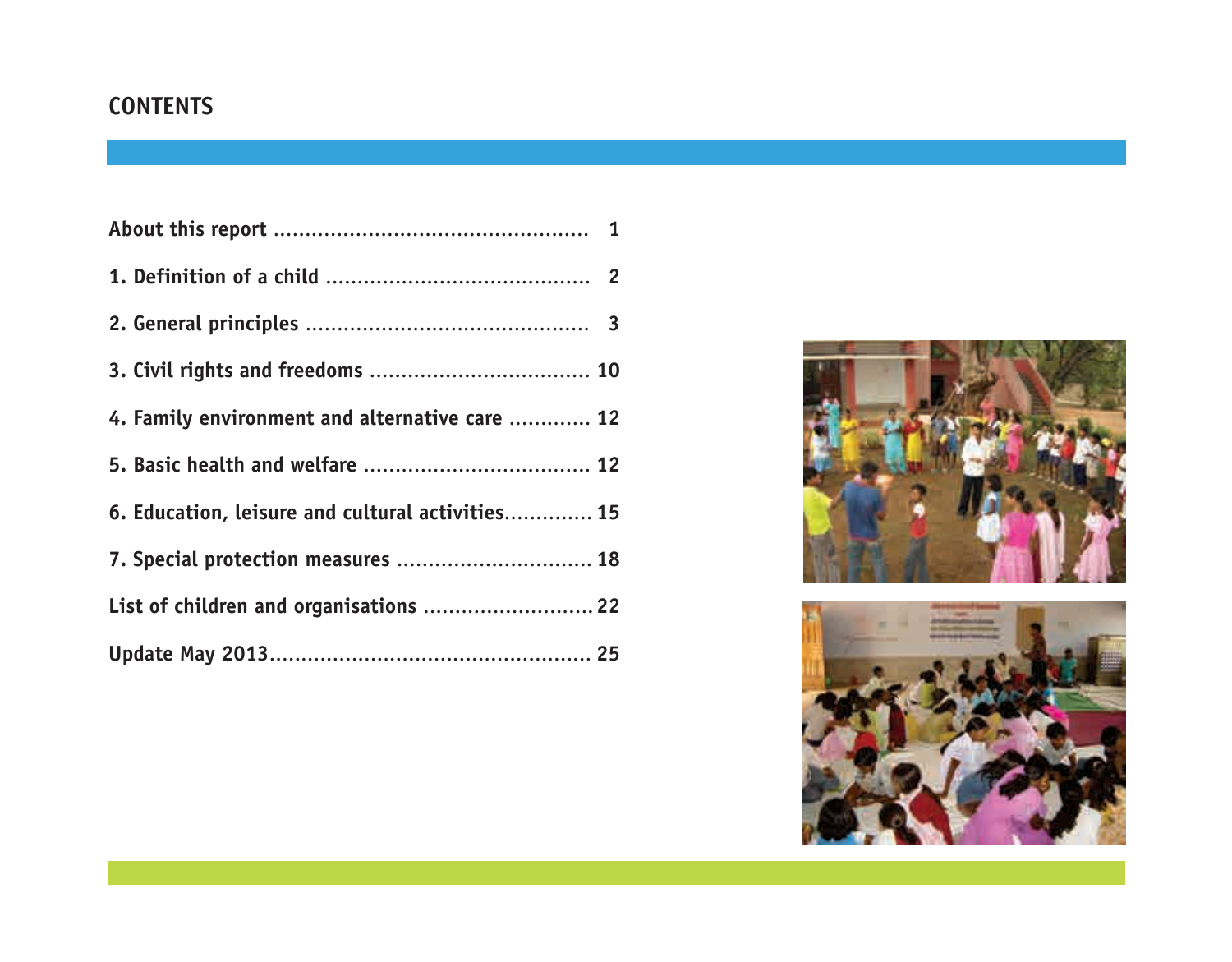## **Abbreviations and terms used**

| Adivasi-                               | Refers to indigenous tribes, aboriginals                                                                                   |  |  |  |  |
|----------------------------------------|----------------------------------------------------------------------------------------------------------------------------|--|--|--|--|
| Anganwadi - an ICDS centre (see below) |                                                                                                                            |  |  |  |  |
| $CLPRA -$                              | Child Labour Prevention and Regulation Act                                                                                 |  |  |  |  |
| $CPCR -$                               | Committee for Protection of Child Rights                                                                                   |  |  |  |  |
| $CWC -$                                | Child Welfare Committee                                                                                                    |  |  |  |  |
| Dalit -                                | Refers to the most oppressed castes, who<br>traditionally suffered from marginalization and<br>continue to do so           |  |  |  |  |
| $ICDS -$                               | Integrated Child Development Services, a centrally<br>funded scheme for early childhood care and<br>education.             |  |  |  |  |
| $IMR -$                                | <b>Infant Mortality Rate</b>                                                                                               |  |  |  |  |
| JJ Act -                               | Juvenile Justice Act                                                                                                       |  |  |  |  |
| $JJB -$                                | Juvenile Justice Board                                                                                                     |  |  |  |  |
| $MDM -$                                | Mid-Day Meal provided in government elementary<br>schools                                                                  |  |  |  |  |
| $NGO -$                                | Non-Governmental Organisation                                                                                              |  |  |  |  |
| $NREGA -$                              | National Rural Employment Guarantee Act                                                                                    |  |  |  |  |
| $PDS -$                                | Public Distribution Service, providing subsidized<br>food grains                                                           |  |  |  |  |
| $PHC -$                                | <b>Public Health Centre</b>                                                                                                |  |  |  |  |
| $RTE -$                                | Right to Education Act                                                                                                     |  |  |  |  |
| $RTI -$                                | Right to Information Act                                                                                                   |  |  |  |  |
| $SSA -$                                | Sarva Shiksha Abhiyan, centrally funded program for<br>universalisation and quality improvement in<br>elementary education |  |  |  |  |
| $SC -$                                 | Scheduled castes                                                                                                           |  |  |  |  |
| $ST -$                                 | Scheduled tribes                                                                                                           |  |  |  |  |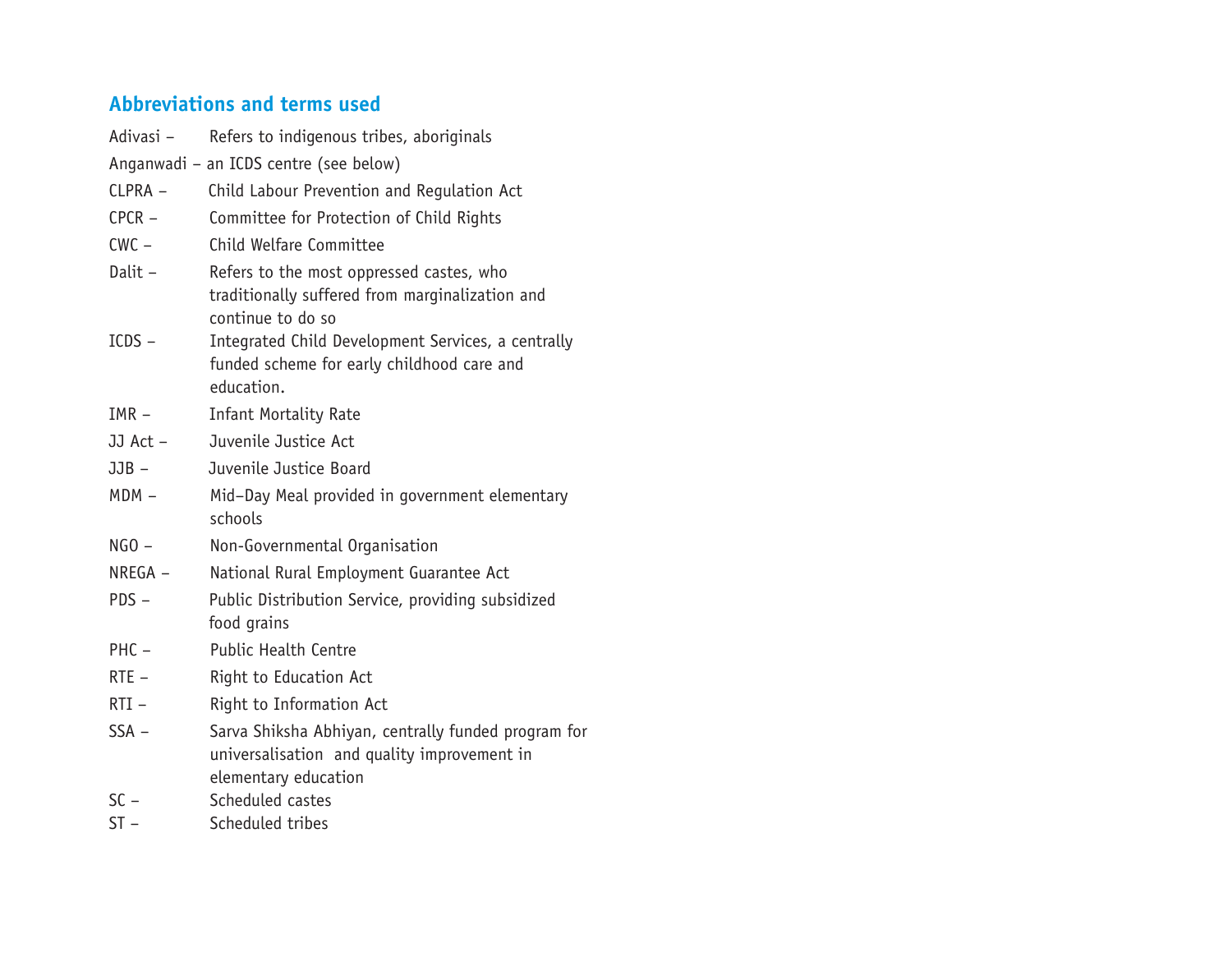### **Children's Alternative Report to UNCRC February 2012 – INDIA**

#### **About this report**

In 2008, the government of India was due to send in its report to the UNCRC. All the NGOs belonging to two networks, Campaign Against Child Labour and Campaign Against Child Traffiking, agreed that a children's alternative report, based on actual research across the country, should also be sent. The different NGOs had discussions with the children with whom they work, and shared with them the concluding remarks made by the UNCRC on the last report submitted by the GOI. The children made a detailed study of these concluding remarks and discussed them with the adults. The children agreed that they needed to find out what the situation of child rights was.

They felt that they would like to conduct some surveys. So they elected or selected 10 child researchers from each state. Two members of the network, Balsena in Gujrat and Vidiyal Child Rights Movement in Tamil Nadu, pooled their ideas and prepared a comprehensive questionnaire covering all aspects of child rights. The children, with the help of their friends and classmates, conducted extensive surveys to gain an understanding of the situation on the ground regarding the realization of children's rights. Their findings were then discussed by children and adults at state level consultations.12 state reports emerged from this exercise.

In January 2012, representatives of this original team met in Mumbai to put together the state reports into one country report, and also to read and comment on the GOI report that had been submitted in August 2011. Here children from at nine different states, speaking six totally different languages gathered. Adult translators helped them to communicate. Discussions and presentations also took the forms of drawing, drama, song, and role play. Adults involved in the process were amazed by the seriousness and sincerity with which children worked for three long days, tried to understand the issues in other areas of the country, and to synthesize their findings into one country report.

All the children involved in this exercise were from deprived socio-economic backgrounds. Some were child labourers before being brought back into the education mainstream. All were in the age group 14 to 16 in 2008. This is their report.

The report tries to follow the format of the GOI report to the UNCRC. However, for the first section, General Measures of Implementation, the children did not have any particular comment on the government report which states all the new laws, policies and programs. Children's reactions to these laws and programs appear in the relevant sections.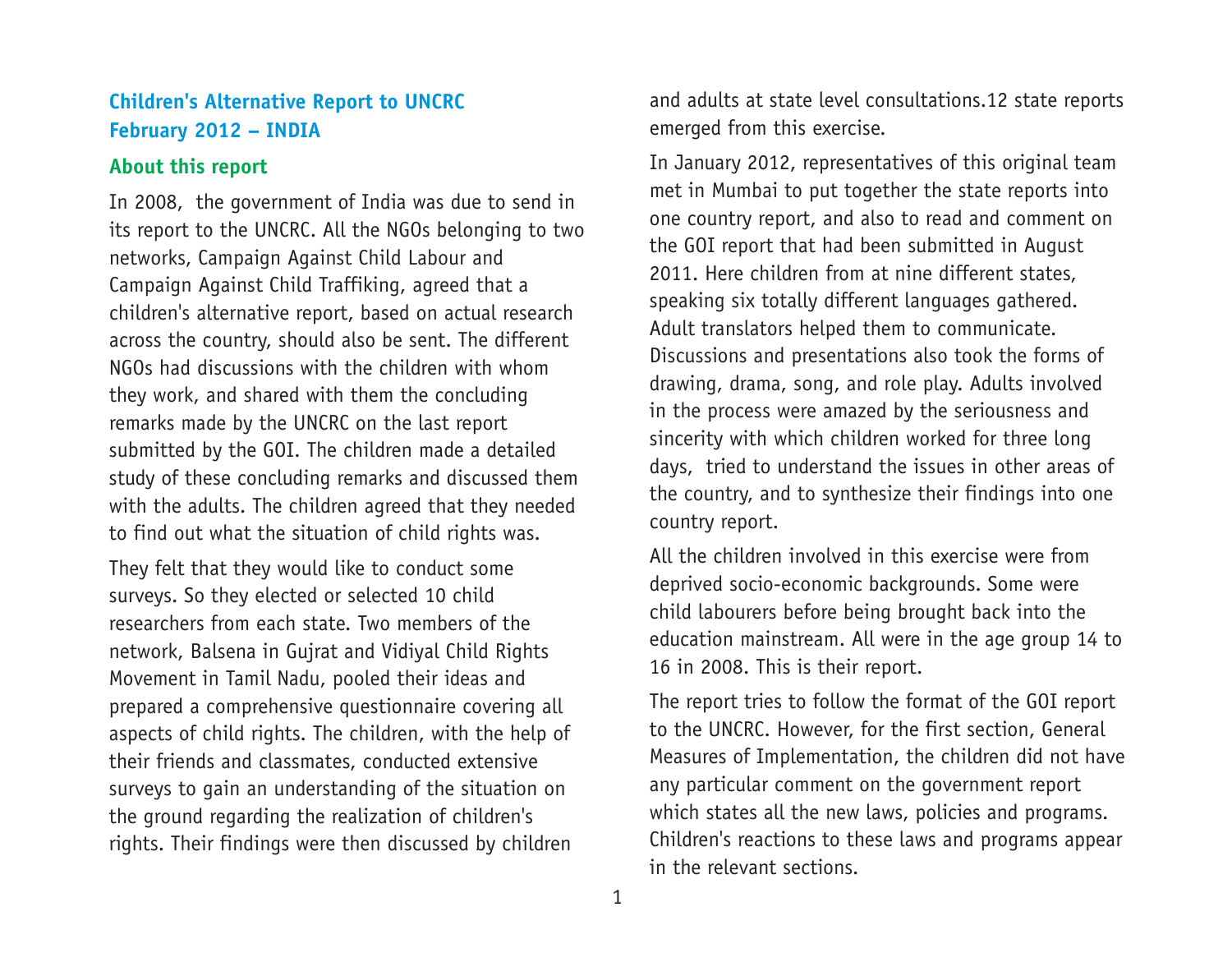

## **1. DEFINITION OF A CHILD**

We find it very confusing that different laws of our government define children differently. The Juvenile Justice Act says everyone below 18 is a child, but the Child Labour Law says that 14 years is the age for banning child labour. Other laws say 16, or even 12. We discussed the matter of children who are 15 and above. We felt that they are not so small that they should be excused for committing crimes. They need to understand their mistakes. They should also be helped so that they don't do the same bad things again. But they are not adults, they are still children.

We want a clear definition. We feel that everyone under 18 should be considered a child, and all the laws should be changed accordingly. We also want the Constitution of India to define the child as from birth to 18 years.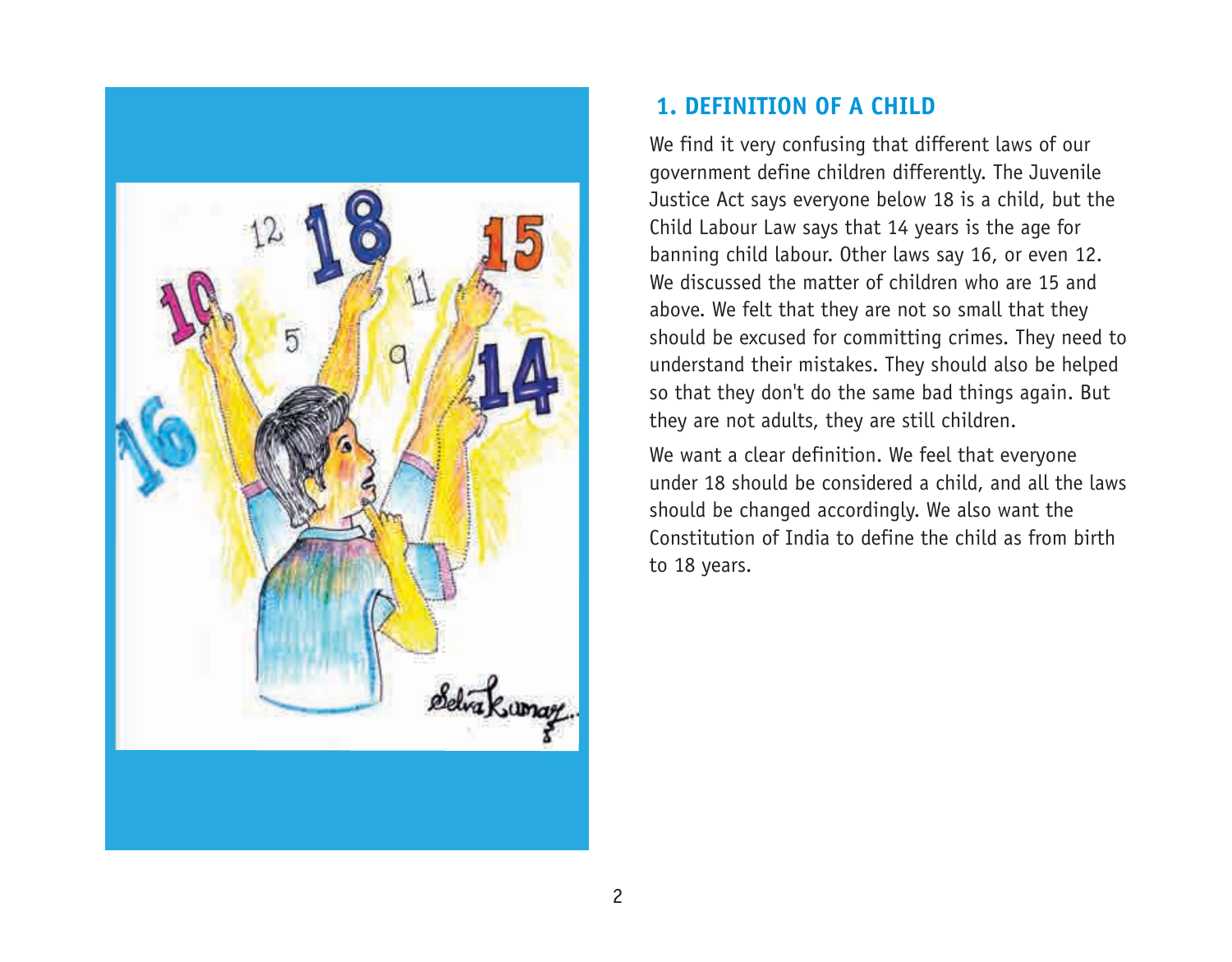## **2. GENERAL PRINCIPLES**

## **Best Interests of the Child**

We feel there are many policies and laws that are not in the best interest of the child:

- The Right to Education Act (2009) has some provisions like automatic promotion to the next grade. We find that this means that teachers take no interest in teaching children, as we have experienced in some government schools
- $\bullet$  Some of our teachers have bad habits like chewing tobacco and drinking alcohol and they do this in school. They even ask children to buy these things for them. Shopkeepers too sell these things to children.
- The Public Distribution System (PDS) gives our families cheap cereals like rice. But it does not give pulses as cheaply, and this deprives us of proteins and other nutrients that are needed for our proper growth.
- Government hospitals are not easy for us to use. If we go without adults, no one pays attention to us.
- During floods, for example in the state of Orissa, children had to suffer a lot, and no one bothered about them.
- $\bullet$  In places where there are conflicts going on, as in Jammu and Kashmir and in Orissa, Jharkhand,

Maharashtra, AP and Chhattisgarh, children are affected the most. Sometimes they are forced to join the militant groups.

- The school system is not in our best interest. The pressure of board exams makes children very depressed and even commit suicide. This is because teachers do not teach us well and prepare us properly for the exams.
- The Juvenile Justice Board (JJB) and the Child Welfare Committees (CWC) do not follow the proper rules and do not meet regularly on the fixed days, and this is against our best interest.
- $\bullet$  There is no facility to make it easier for us to use public transport, especially if we have a physical disability. It is not made keeping our best interest in mind.
- The school Mid-Day Meal (MDM) scheme gives us good food in most cases, though there are problems in some areas.

### **Non-Discrimination**

In all our surveys, we found many examples of discrimination against girls, against children with special needs, against dalit children *(children from the most oppressed castes, who traditionally suffer from marginalization and continue to do so)* adivasi children *(children from indigenous tribes)* and from minority communities. This happens at home, in our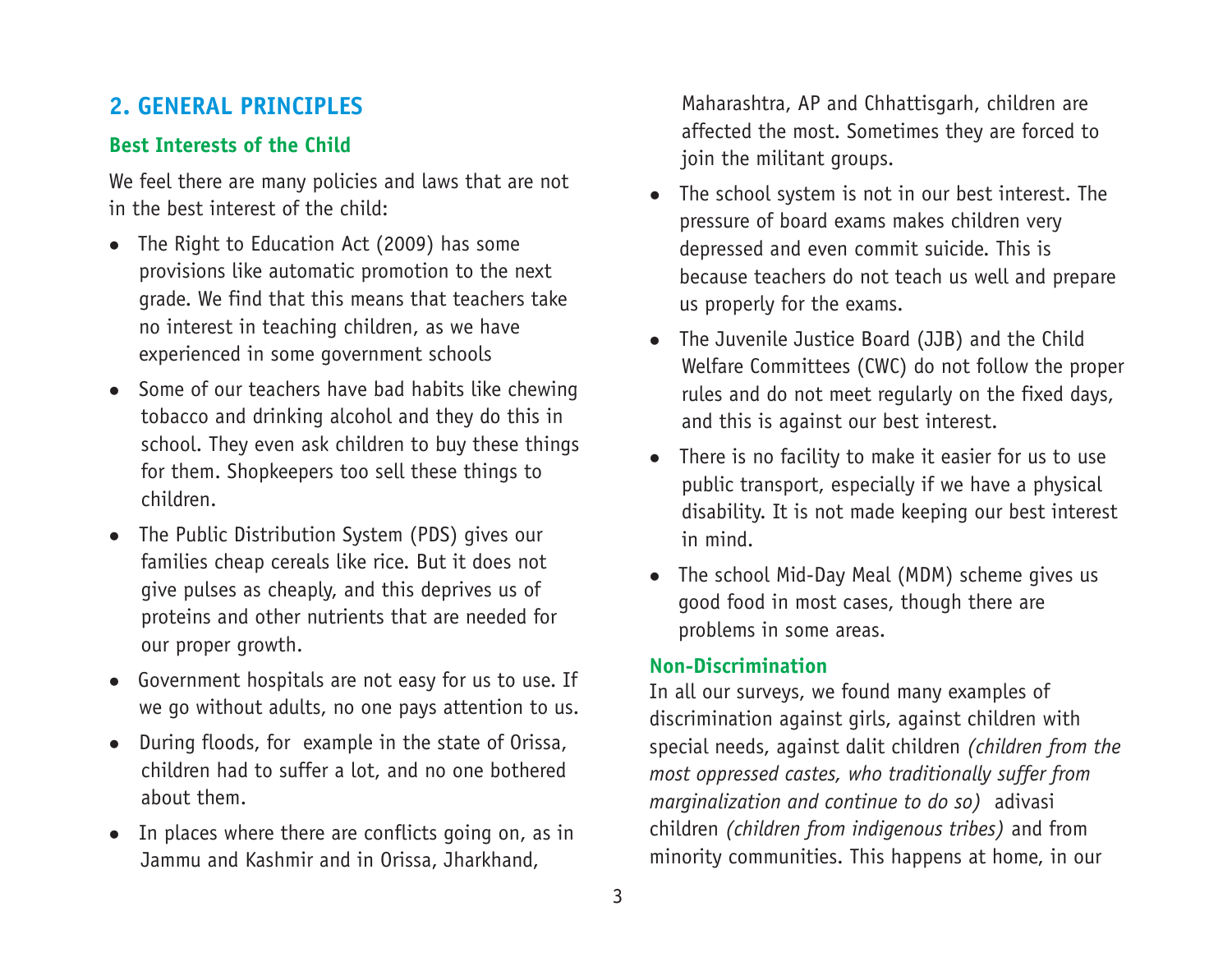village or community, and also in school. We feel that having different types of schools discriminates between rich and poor children, and we feel that there should be a common school for all children in any locality.

#### *Against girls*

Even before birth, the killing of female fetuses has become very common. Though it is illegal to tell parents the sex of a child, many doctors do so, and parents then kill the female foetus. If the female foetus survives, even then, good food is given to women who are expecting boys, but not to those who are expecting girls. The ratio of girls to boys in our country is dropping each year, and the infant mortality rate (IMR) is higher for girls than for boys. In most families, the birth of a boy is celebrated with sweets being distributed, but the birth of a girl is mourned. This continues even as children are growing up. Good food is given to boys, and left-overs to girls. Girls are made to do housework, and are often not taken out for festivals and to temples, while boys get all the freedom to enjoy themselves.

Many girls reported that they were made to stop going to school after upper primary as there was no secondary school in their village. Many have stopped going because there was not separate toilet for them in school. In many families, boys are sent to better private schools and even for private tuition, while

girls are sent to the local government school. Girls are forced to marry early as their parents feel they are not secure in their homes and in society, and also because of wrong traditional practices. There are many government schemes for girls, like scholarships, cycles to go to school and iron tablets and special classes for adolescent girls in the Anganwadi. But many of these schemes do not actually reach us girls.

The government has reported that it has clubbed the Girl Child Policy with general policies for children, and we feel this is wrong.

"The evil system of dowry continues, in different forms. Girls are made to earn their own dowry by learning some craft like tailoring. In Tamil Nadu, some factories have offered a scheme called Sumangali, where girls are made to work for three years and are given a sum of money after that to be used as dowry for their marriage."

## *Against children from dalit, adivasi and minority families*

In our villages, many children face discrimination because they belong to certain castes. They are often not allowed to use the common water source, or have to wait for others to finish first. In many schools children from backward castes are made to clean the classrooms and toilets, and not children from other castes. There are differences from state to state – the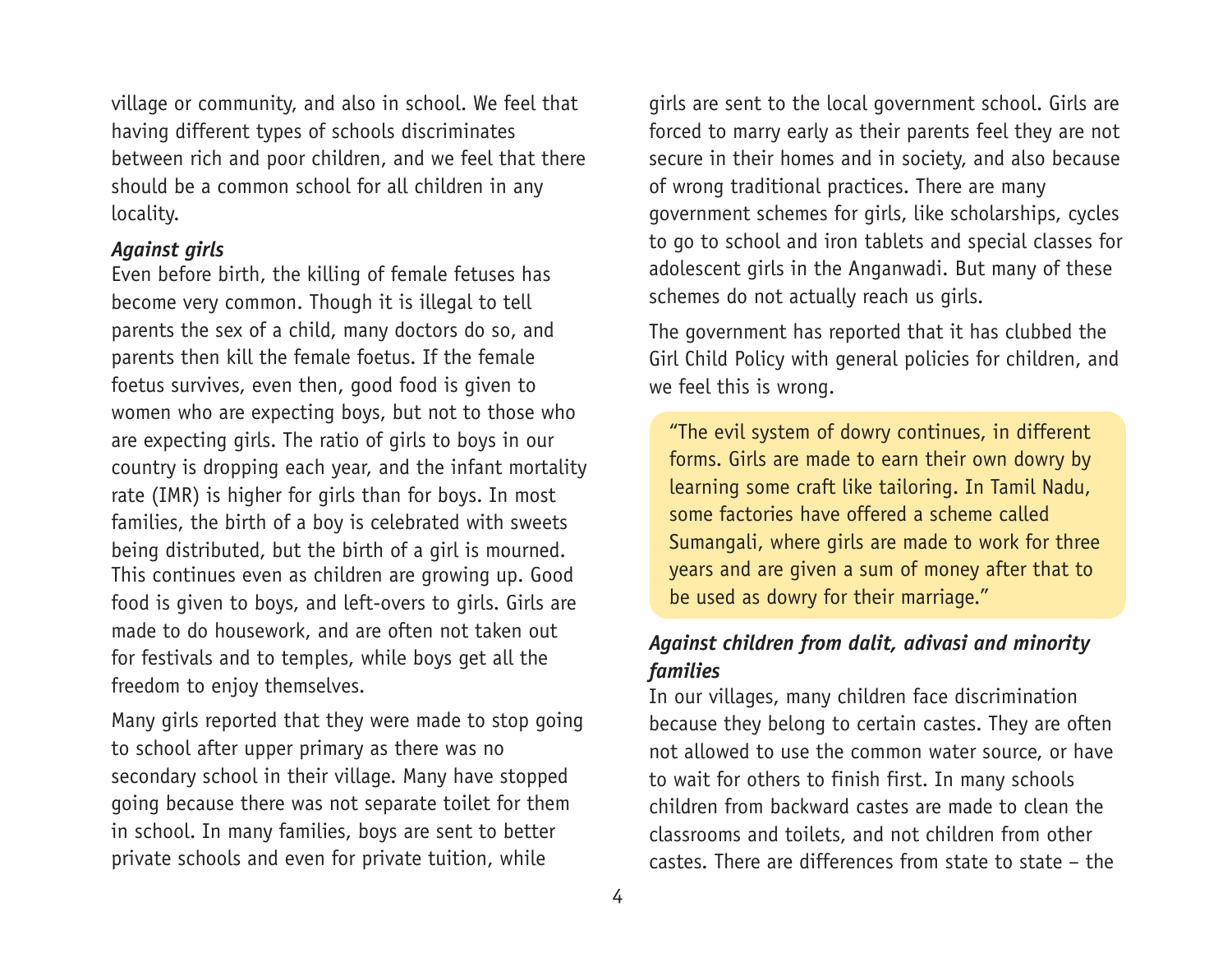children from Maharashtra found no caste-based discrimination while the children from Tamil Nadu reported it at a high level.

Teachers refer to our caste when they scold us for not studying well. There are special scholarships and other facilities for children from dalit families but they do not always reach them, they are stolen by the teachers or some other persons. For higher education, banks give loans to children from well-off and upper caste families but not to needy children from dalit families. There are separate schools for Muslim children called Madrassas, and many girls especially are made to go to these, where they do not get to learn all the subjects, only about their religion. In most regular schools only Hindu prayers are said, not of any other religion. In Orissa, children from other religions are not allowed to



go inside Hindu temples. In places where there are schools run by Muslims, Hindu children are not allowed to wear any religious symbols like the mark on the forehead.

" Caste discrimination is practiced in the society which affects many children. At school Dalit children are forced to clean the toilets. When children refuse to do they are beaten by the teachers. Calling children by caste names is very common in the village schools. Children are discriminated for their caste, parent's occupation and living area. Our friends studying in a popular school in Madurai shared experiences of teachers saying -Why do you come to school, instead you could go and do the traditional work of your family." **Tamil Nadu**

*Comment by adults: In addition, children whose home language differs from the school language in the area suffer in school as there is no facility to help them to learn in their mother-tongue or to make the transition to the regional language.*

### *Against children with special needs*

Most handicapped children do not get a good education as there are no special facilities for them in the schools. There are ramps in many schools but they are not well built and have broken. Physically challenged children cannot use the school toilets, and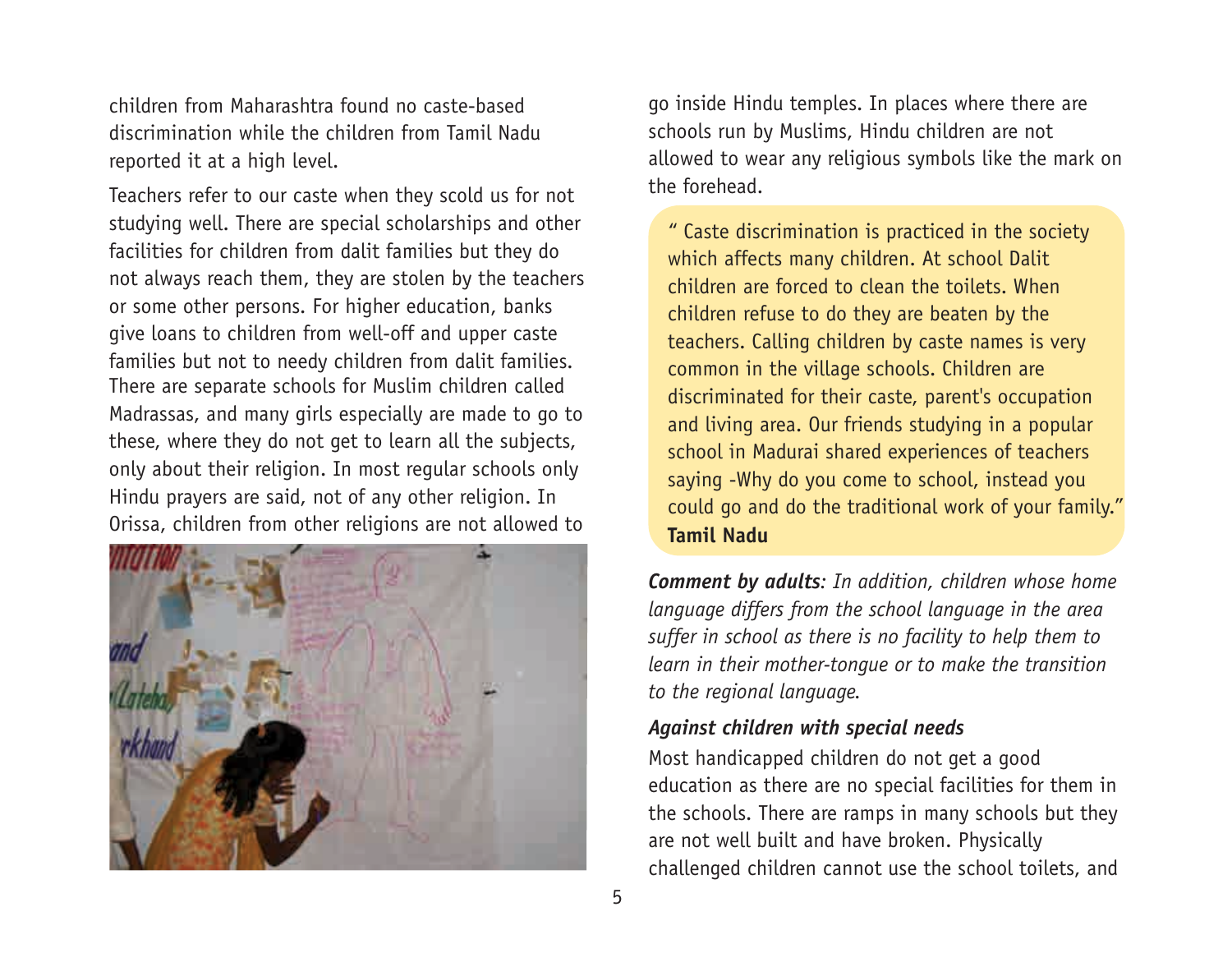

many cannot sit comfortably on the floor mats or benches. There are no special teachers for children who are physically or mentally challenged. The mentally challenged children have the most difficulties as they need a different type of education and that is not available in most of the schools. Many states give money for buying a cycle to children when they enter secondary school, but they do not give enough money for a wheel chair or a three wheel cycle for children with a physical handicap.

In public places and public transportation, there is no special facility and so children with disabilities cannot move around much. Some schemes for handicapped

children are only available if the family has a ration card. Many families do not have one, and so the children cannot get the special facilities. Some families send the disabled child away to a hostel where the facilities are very bad. One child reported that there was no toilet in the hostel and he had to use a public toilet. One child also told us that children who are themselves physically disabled have to carry or help other younger disabled children in the hostel as there is not enough staff.

Sometimes children themselves are at fault, for teasing disabled children and calling them by rude names. More information needs to be given to such children so that they don't do this.

Overall, we feel that children with special needs are discriminated against and do not get a chance to participate in anything. They are usually kept away from other children, and teachers and other adults also do not try to include them in children's activities.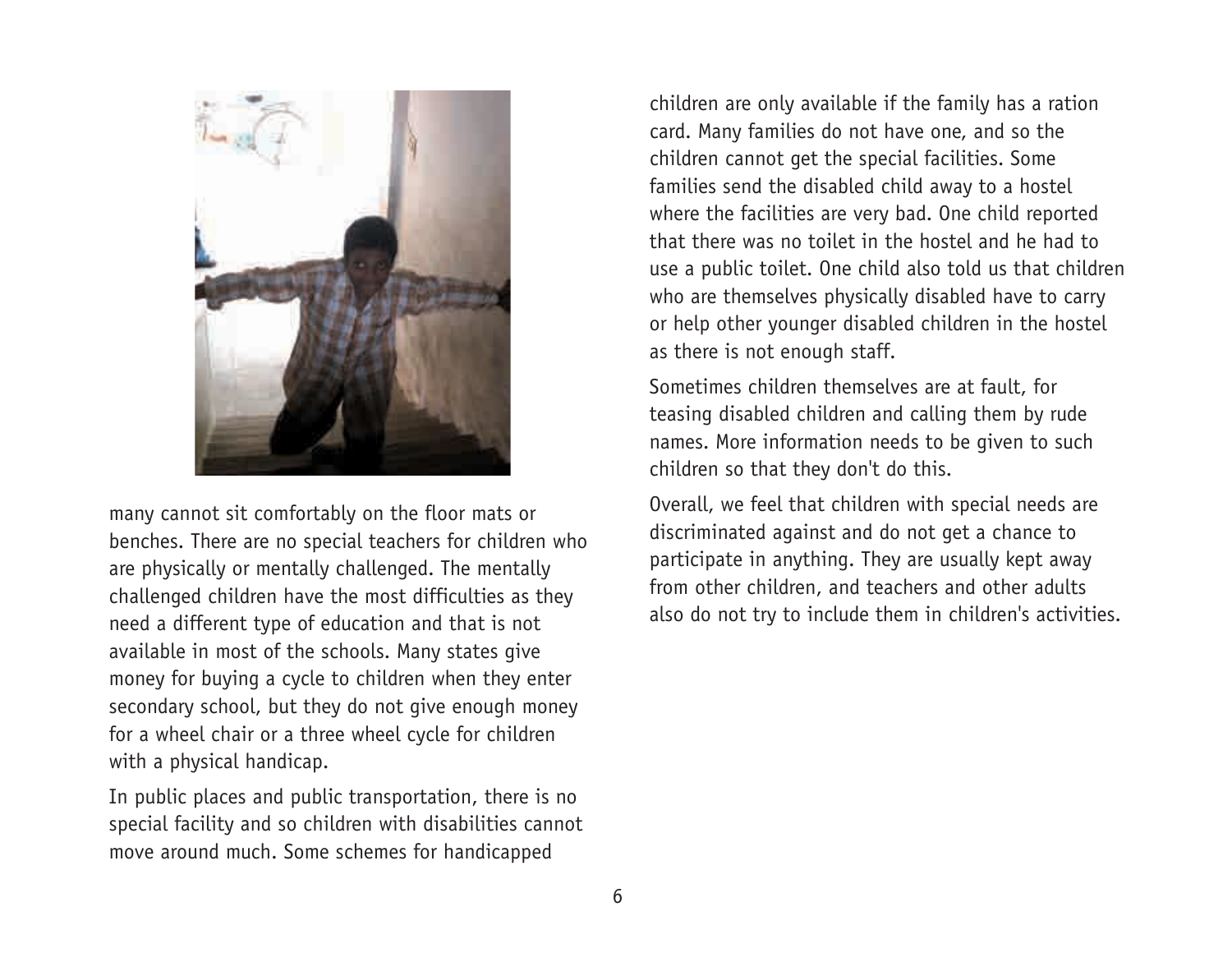## *"We visited the Government Special school for Handicapped children, Villapuram, Madurai. This is what we saw.*

The school infrastructure is not disabled-friendly. The school functions in a two floor building. The staircase is steep for the kids and there is no ramp attached to the stairs. Children find it extremely difficult to climb the stairs. The toilets are not designed for physically challenged children. Many children use their hands to walk. Unclean toilets make the use of toilets very difficult and it also paves the way for spreading of diseases. There are not many equipments provided to support the physically challenged children. The equipments supplied at times are of substandard quality and in bad condition.

The food provided in the school is of very poor quality. The nutrients to support the children with special needs are not provided.The school administration permits children to go for long holidays during the academic year. Many children loose interest in education because they lose many classes and finally end up dropping out of the school. The school management do not care about this."

### *Against HIV affected children*

HIV affected children are often put away in homes or hostels and separated from their families. Adults ask us not to play with them or even talk to them, and if they are admitted in school the other parents say that they will take their children out. So children also shun them. Medicines for them are available only at the district headquarters and not at the village. Their parents also keep them hidden away. For them, school is only a dream. The way people shun them is worse than the disease for them. The government reports that it has no clear idea of how many such children there are. This needs to be found out, so that they can be given what they need.

We understand that it is important for the government to have special facilities for girls and for children from dalit, adivasi and minority families. We have discussed this with our adult friends and understood the concept of 'positive discrimination', and we support that policy. But we also want to say that children who may not be covered by such schemes, if they are very poor, they should also get these facilities.

### **The Right to Life, Survival and Development**

Here we will put down our views about our rights to life and survival. We will mention the issues to do with development in the section on Education later in this report.

Many babies and young children die of illness in our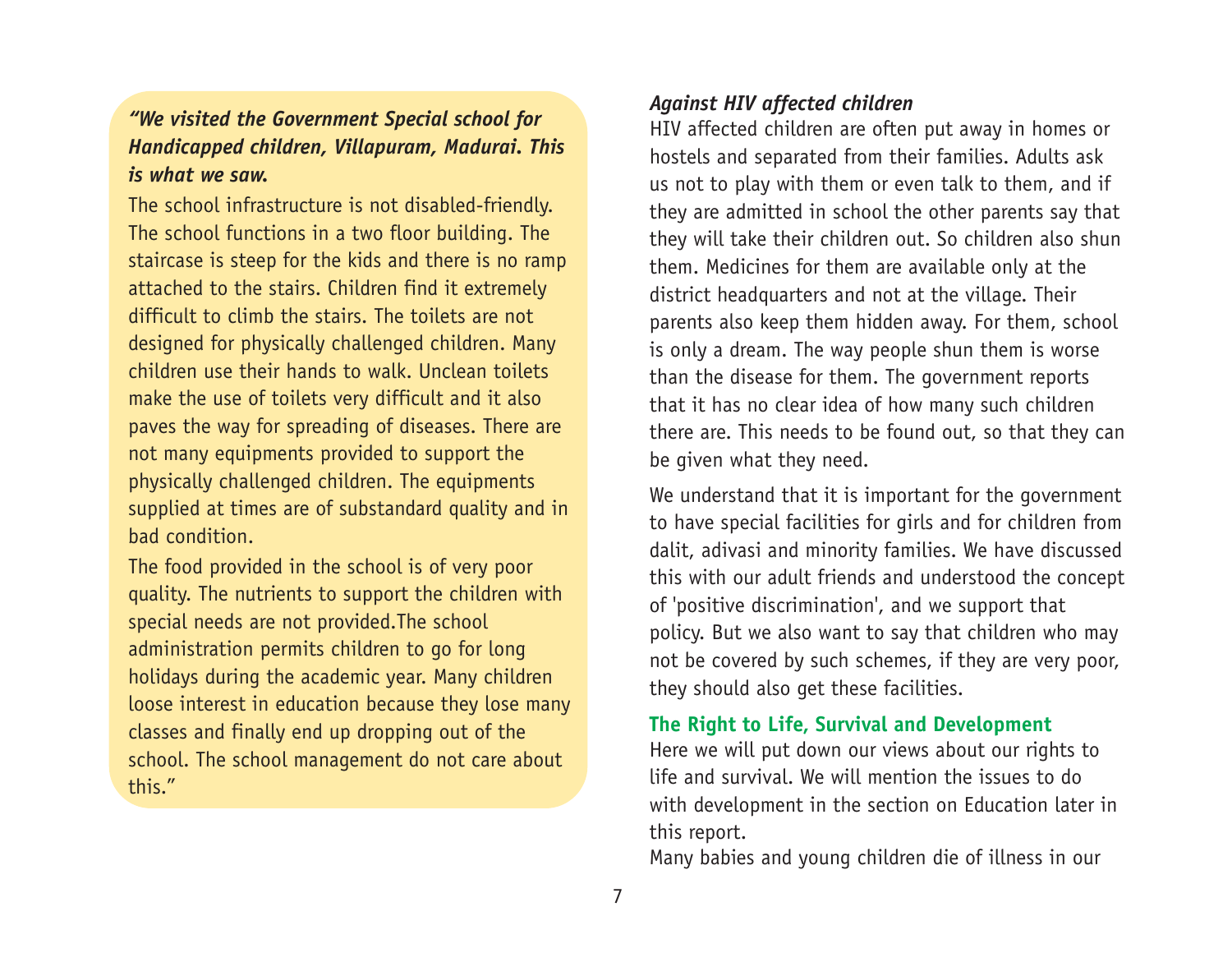country, even though the government has many schemes and programs to prevent this. We have seen in our surveys that the ICDS Anganwadis in most places are not functioning properly. So pregnant women, young babies and children do not get the injections, food and health checkups that they should get there. As we mentioned before, girls have an even worse time than boys, often being killed even before they are born. One good development has been that children get polio drops and we are told that the cases of polio have come down.

Safe drinking water is not available for most of our families. In Andhra Pradesh, the levels of fluoride in water are very high and cause disabilities in children. We do not have good sanitation or a clean healthy



environment. This affects our health and goes against our right to life and survival.

We often hear about sexual abuse of children at home. in school and in residential institutions. Children who have been abused like this are looked down on by other people, even though it is not their fault. They do not get the help that they need. In Kerala, we find that the rate of suicide of children is very high. The reasons for this are tension of school and exams, pressure on children from adults, sexual abuse, and the tension and fights within the family, which make children kill themselves.

Thousands of children work in very dangerous places, such as hotels, brick kilns and firecracker factories. During our surveys we saw many children who were very badly injured while working, and heard of children who died while doing this work. When children die in accidents there is no compensation for the parents, and the matter is usually hidden away. Many children also live on the streets and are always in danger.

We feel that our right to life and survival is not secure. In our government's report, we read about the different laws and policies that the government has made for children, but we find that they don't actually work for us.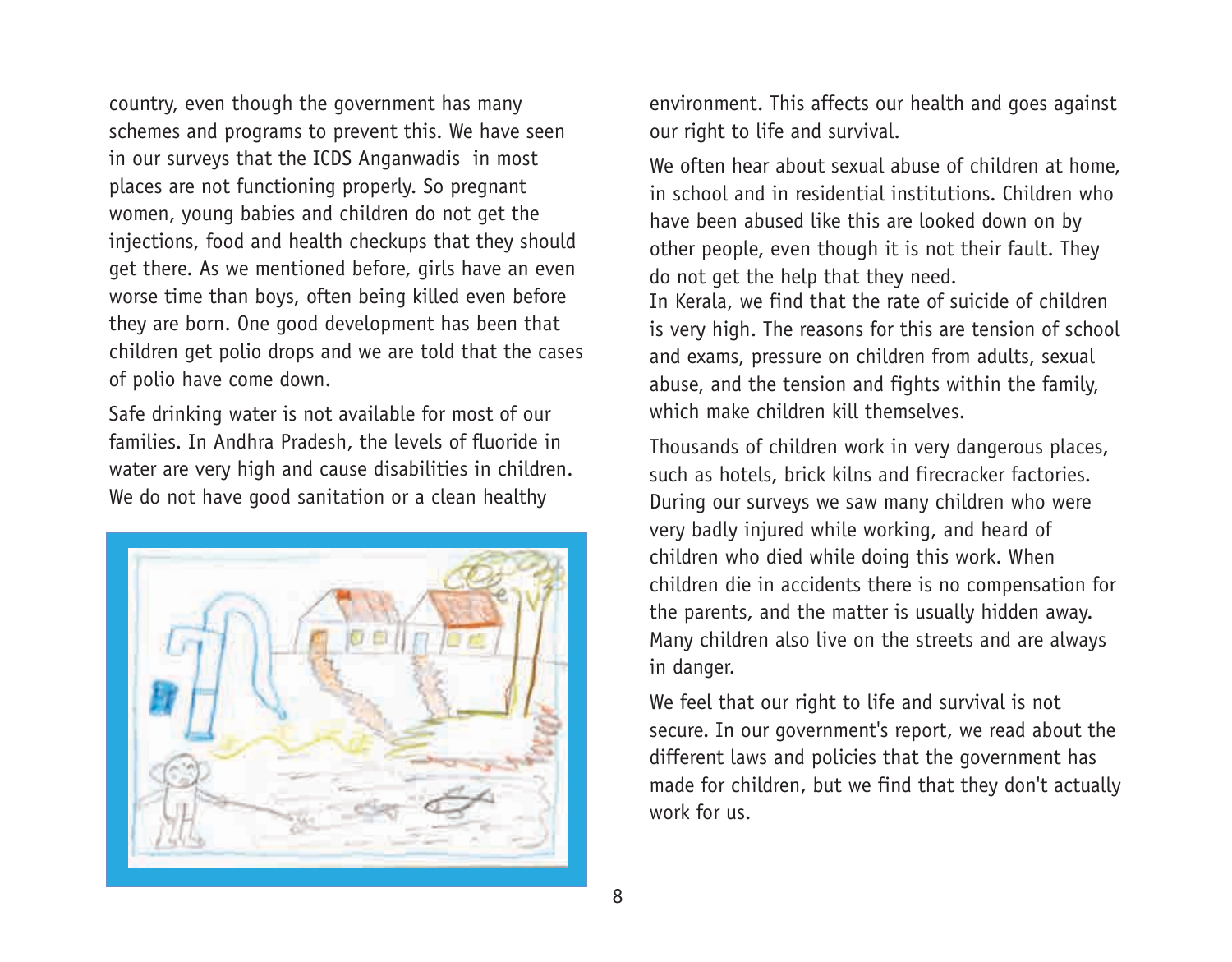### **Respect for the Views of the Child**

The government report says that a lot of awareness has been raised about child rights. But in our experience and in our surveys we found that only a few such awareness programs have been conducted, mostly in the cities. In our survey in West Bengal we found that 40% of the children knew about child rights but did not have any detailed understanding, and 60% had never even heard about child rights. 95% of the children surveyed felt that no one ever listens to them or takes their opinion into consideration. In the last two years, we have seen or heard of some awareness programs in school, but without the participation of children. The government gives some training to NGOs on child rights, but they do not give enough money for the NGOs to conduct such programs in schools or in the community.

We are told that the National Plan of Action for Children 2005 and the Juvenile Justice Act rules 2007 say something about child participation, and that children's institutions have a children's committee. But we have not seen this happening in the places that we surveyed.

We are never informed about what is happening in the government, and no one asks our views, at the village level or in any government office. In some states some children have participated in the village level meetings called gram sabhas. But they did not understand what

was happening, and no one paid any attention to them. In most states, in most schools there are no children's committees actually functioning. Some schools have the names of children on the school management committee, but those children themselves are not aware of it.

Only some NGOs who work in our village or town encourage us to say what we think, through our



children's groups. They listen to our views, and respect them. With our adult friends in the NGOs, we have learned about our rights, and the importance of education. We take out cycle rallies to encourage other children to come to school. We have become more bold and can speak to anyone. We have helped to reduce child labour in our area.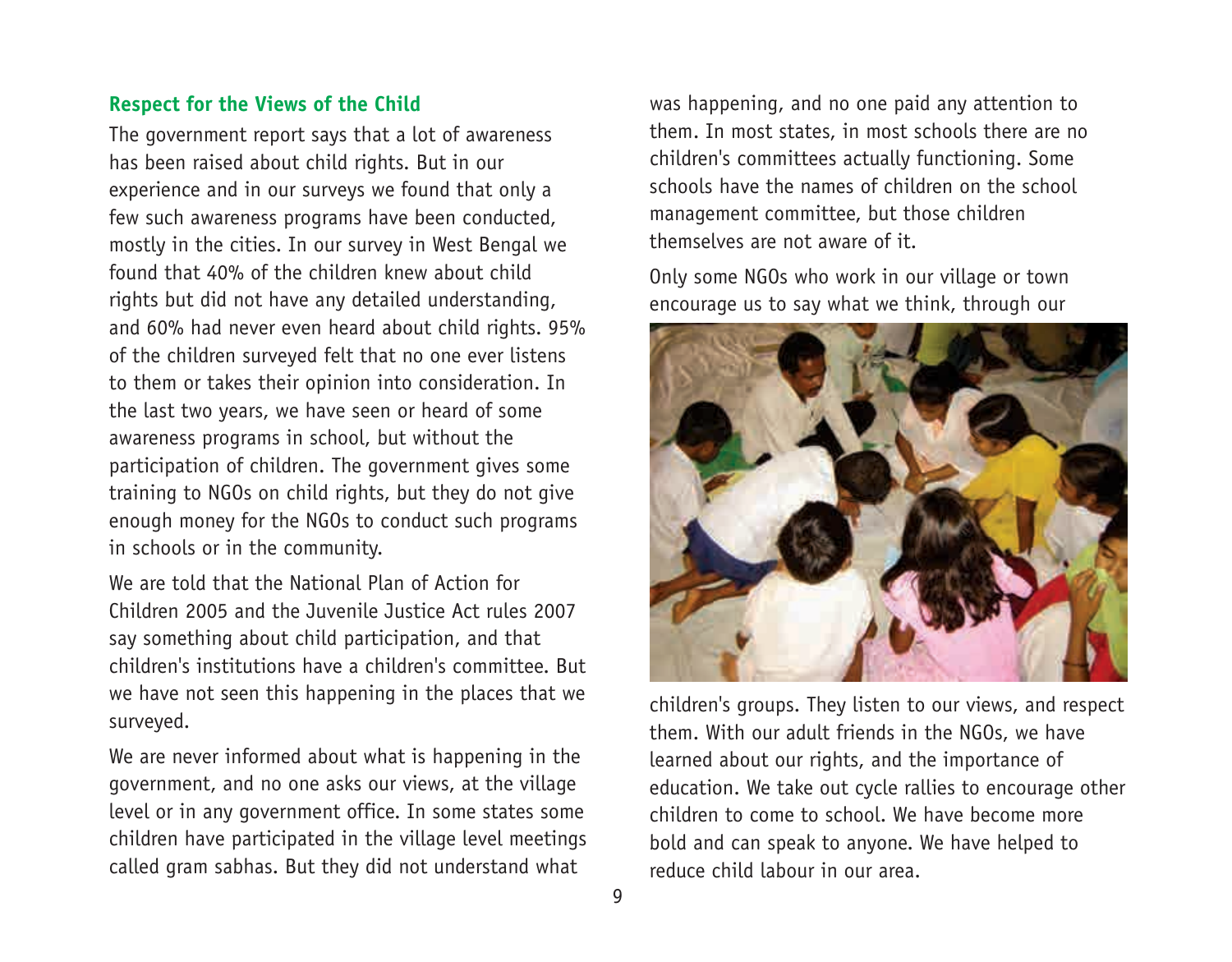The government report says that media training has been given to 7000 children. Most of us have not heard of this, except some children from Karnataka and Andhra Pradesh. The government report also speaks of Child Development Banks, but none of us has ever heard of these.

Not a single one of us, or any child we interviewed, has ever been given any choice of which religion to follow. We are made to follow the religion of our family. In this and in all other matters, our opinions are never asked within the family. If we try to say something, we are told not to be rude and to listen to elders.

In school, no one asks us what we want to learn, or play. No one asks us what we would like to participate in. Teachers plan the programs and make us take part in them. Even our class monitors or leaders are chosen by teacher.

"We want to be a part of the decision making process in school in issues like where to go on study-tours, the content of the cultural programs and such other areas. We also want to know and therefore be told of decisions taken by school boards and school managements that affect our future in the school." - **Gujarat**

"We want to learn so many things like music, dance, sports. But no one asks us what we want, and no one pays attention if we demand these things." **Goa**

"We are brainwashed from childhood about our religion and prejudiced against religions not our own. We are often actively discouraged from wanting to know about other religions, visiting their places of worship and so on." - **Gujarat**

## **3. CIVIL RIGHTS AND FREEDOMS**

### **Identity and citizenship**

Many people now understand the need to register the birth of every child. But our surveys showed that many children are not registered when they are born and do not have birth certificates. One of our surveys showed that only 30 % of children's births are registered, and only 10 % actually get birth certificates. We heard of cases where false age certificates are given for payment. Then these are used to get under-age girls married.

Many families do not have a ration card, which is necessary for us to get our grains at a low price, as well as to get many other benefits. For families that migrate for work each year, this becomes an even bigger problem. Some families belong to nomadic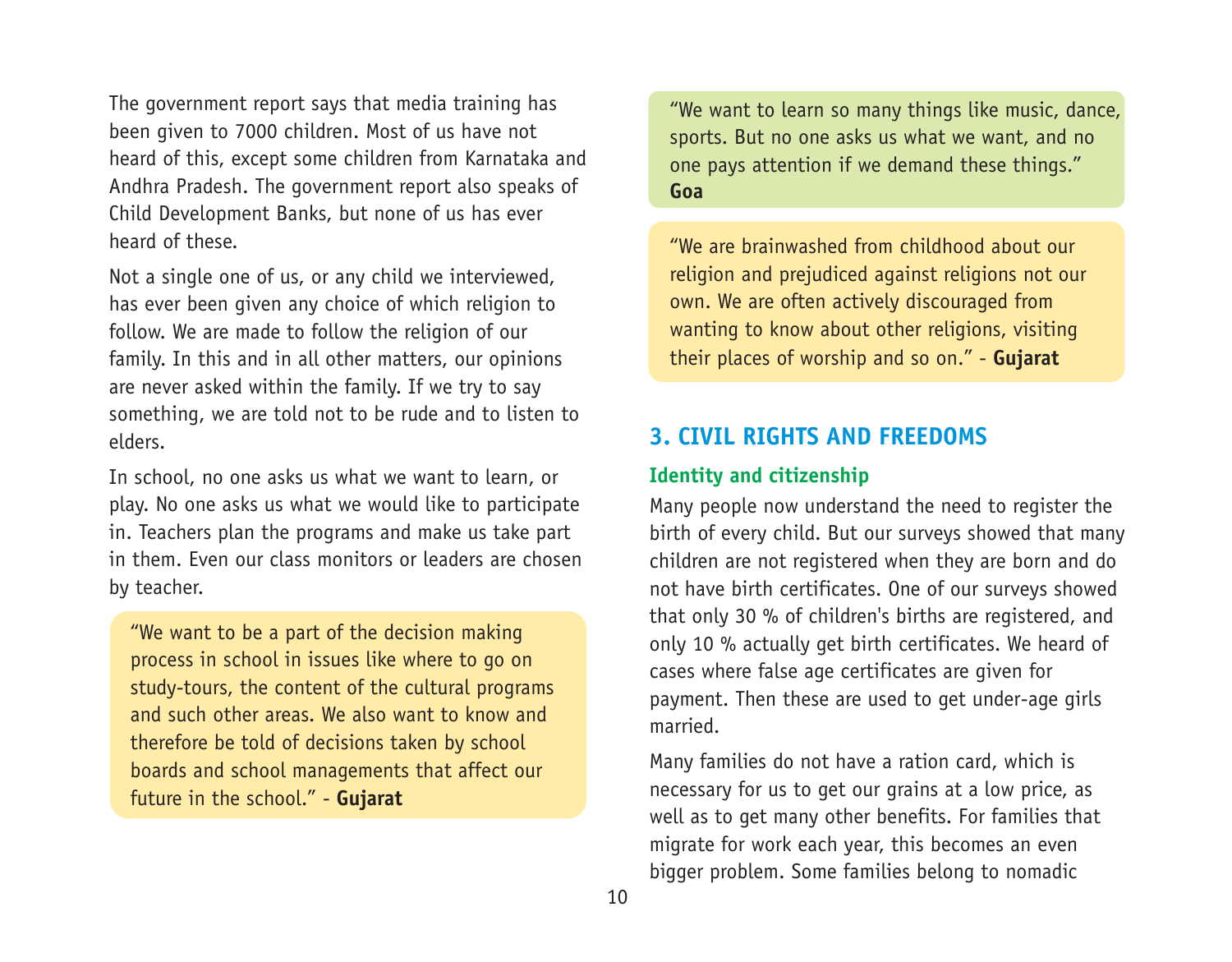tribes that keep moving. Children from such families cannot get many government benefits including education. In some of the country's border areas, like Kutch, there are villages that are neither in India nor in Pakistan. The people there have no citizenship and the children get none of their rights.

#### **Information**

Children in cities can get some information about the country and the world from newspapers, cable TV, and from the internet in some schools or NGO centres. But in villages, children cannot get such information at all. If there are newpapers in schools, they give only local district news, not about our country or the world. We have been told about the Right to Information (RTI) Act but most children are not aware of it and do not know how to use it.

#### **Freedom, safety and dignity**

Some children said that for the meal in school, they were made to stand in a line and the food was handed out to them very roughly and rudely. This made them feel like beggars, and went against their dignity and self-respect.

We found that children, usually girls, are made to take full responsibility for the care of their younger siblings, feeding and bathing them and even having to take them to school, carry them or carry their schoolbags for them. This means that the girl cannot

enjoy her own childhood. Other children who work as child labourers also do not get any of their rights and no freedom. Children face sexual and physical abuse, both at home and in school. Children who are abused are then looked down on by others around them.

#### **Association and expression**

Most children do not know about children's right to participation, and parents are also not very supportive about this. Our opinions are not counted as important in our schools. Religion is forced on us, and we are not eve allowed to decide what clothes to wear. Children's committees are very few, and we have no say at all in the village or city government. The situation is a little better in some states like Karnataka.

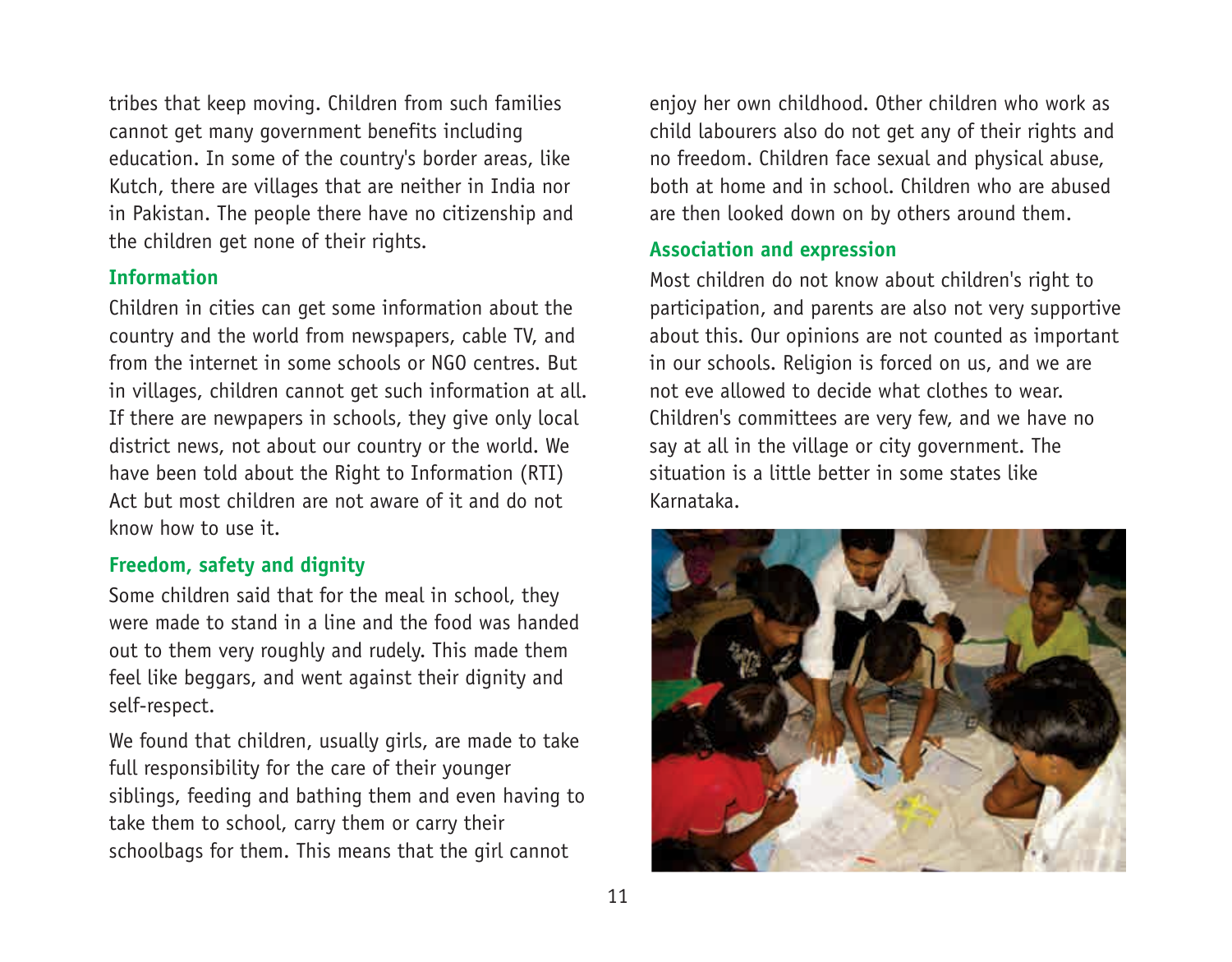## **4. FAMILY ENVIRONMENT, ALTERNATIVE CARE**

Due to poverty, many parents do not take good care of their children and send them out to work. There is not enough money for good food and medicines. This is because there are no jobs, or if the parents have jobs, the wages are too low. If they have government jobs they are secure and get allowances, but others do not. But children reported that the NREGA (Government employment guarantee scheme) has helped their parents to get some work and income and to look after the family.

Migration to cities has become more common, and this means that either children are separated from their parents, or they have to leave their village and move away, where there health and education suffers. The same also happens when families are thrown out of their homes for any reason like road building or building of dams. Sometimes children are kept with some relatives when the parents move away, but they may not be happy there, and may be neglected or even exploited by the relatives.

There are many families where there is only one parent, usually the mother. Such children suffer more, as there is not enough money, and they are also more likely to get involved in anti-social activities.

Some children are put into 'bridge course' to help them to get back to school, but they reported that they do

not like to live away from their families, and were not learning anything in the bridge course.

#### **Alternative care**

Children who do not have families and need care are brought to government reception homes, but many children told us about the bad experiences they had where they were beaten up by police, and their money was taken away. There is no follow up of these children and they do not get any education. We have heard of no children's committees in these institutions, though the government report says such committees exist.

## **5. BASIC HEALTH AND WELFARE**

### **Birth to 5 years**

We found that many villages now have Anganwadis. This is a good development. But our surveys and our experience show that the ICDS Anganwadis mostly do not function well, though the registers and reports say that they are doing fine. They are in very bad rooms, with leaky roofs, no toilets, and in dangerous places near highways and railway tracks. Many times the food meant for the children does not reach them. But vaccination is happening regularly in many parts of the country through ICDS, and the anti-polio campaign seems to have been very successful.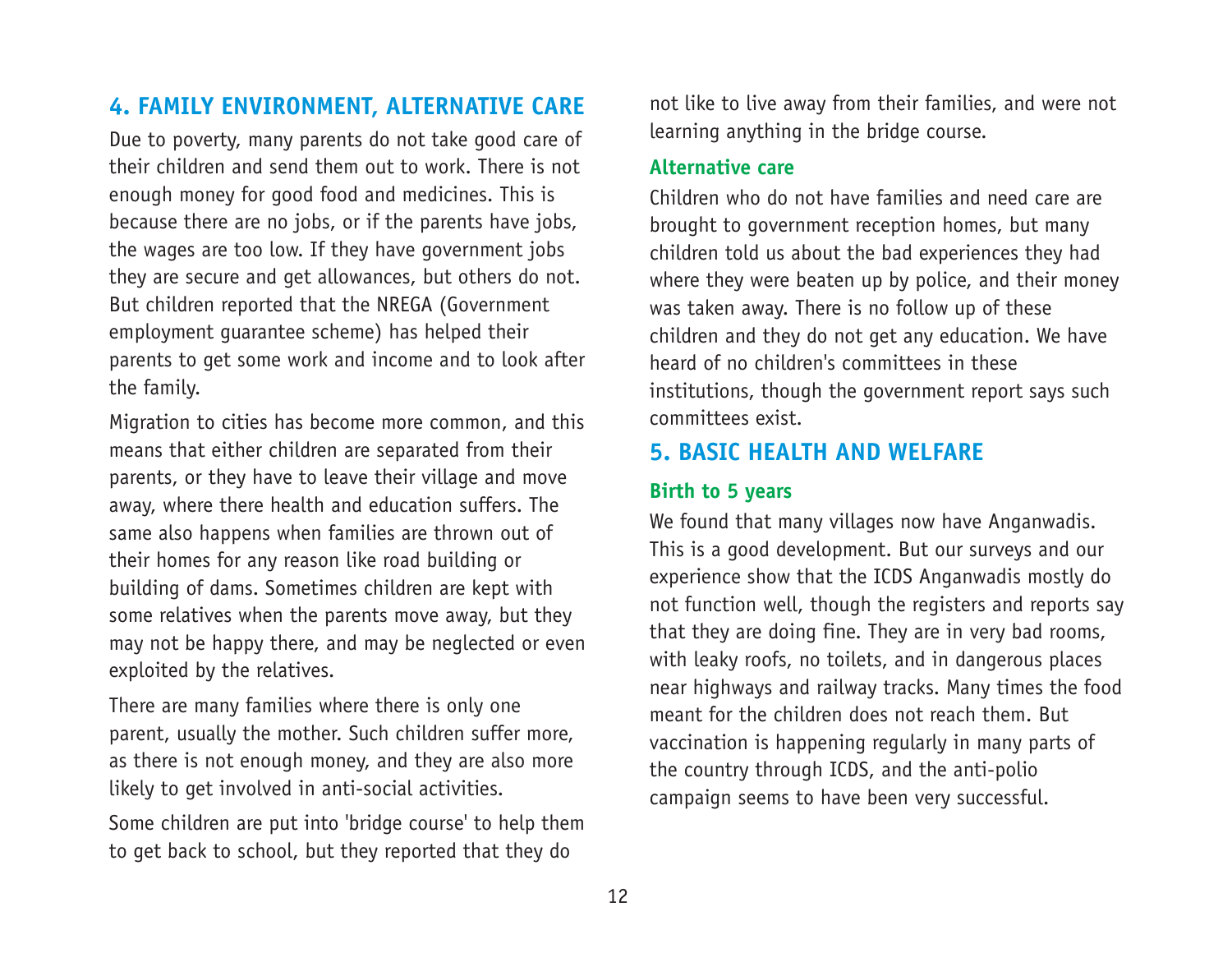#### **School age children**

Child marriage is still common in our country. This affects the health of girls, as they may have babies when they are only 14 or 15 years old. Street children have many health problems, and the government hospitals don't pay any attention to them if they go there without an adult.

In our schools we get a mid-day meal and we all feel this is a very good scheme by the government. In some places the children said that the food was good, but in many schools the children said that it was not of good quality. There are no health check ups in most of our schools. Some families have to migrated for a few months each year for work. The children's health suffers when they have to keep moving like this.

"Malaria is the most common illness during the monsoons and afterwards, while diarrhoea, influenza, typhoid and pneumonia are also common. Children die of typhoid and pneumonia, while in some areas like Vijayanagaram and Prakasham, we found that tribal children died due to malaria. Most of the children are taken to private hospitals or clinics for treatment as the care and support from the government hospitals is of poor quality. Our parents have to spend more money on medical care if they go to private hospitals but that they have no choice."

#### **Andhra Pradesh**

#### **Sanitation, water and environmental pollution**

In one of our surveys in a city, children found that there are 4 or 5 toilets for every 350 people. This causes many health problems. Safe drinking water is not at all available, especially in cities. In urban areas where poor people live in slums, there are open drains, breeding mosquitoes which spread malaria. Dust bins are not cleared regularly. Children also get skin, ear and eye infections and worms in the stomach because of the dirty environment.

Many children reported that the environment in their area is getting very badly spoilt. The forests are being cut down, the rivers are polluted by industries pouring waste into them, and the air is also getting polluted.

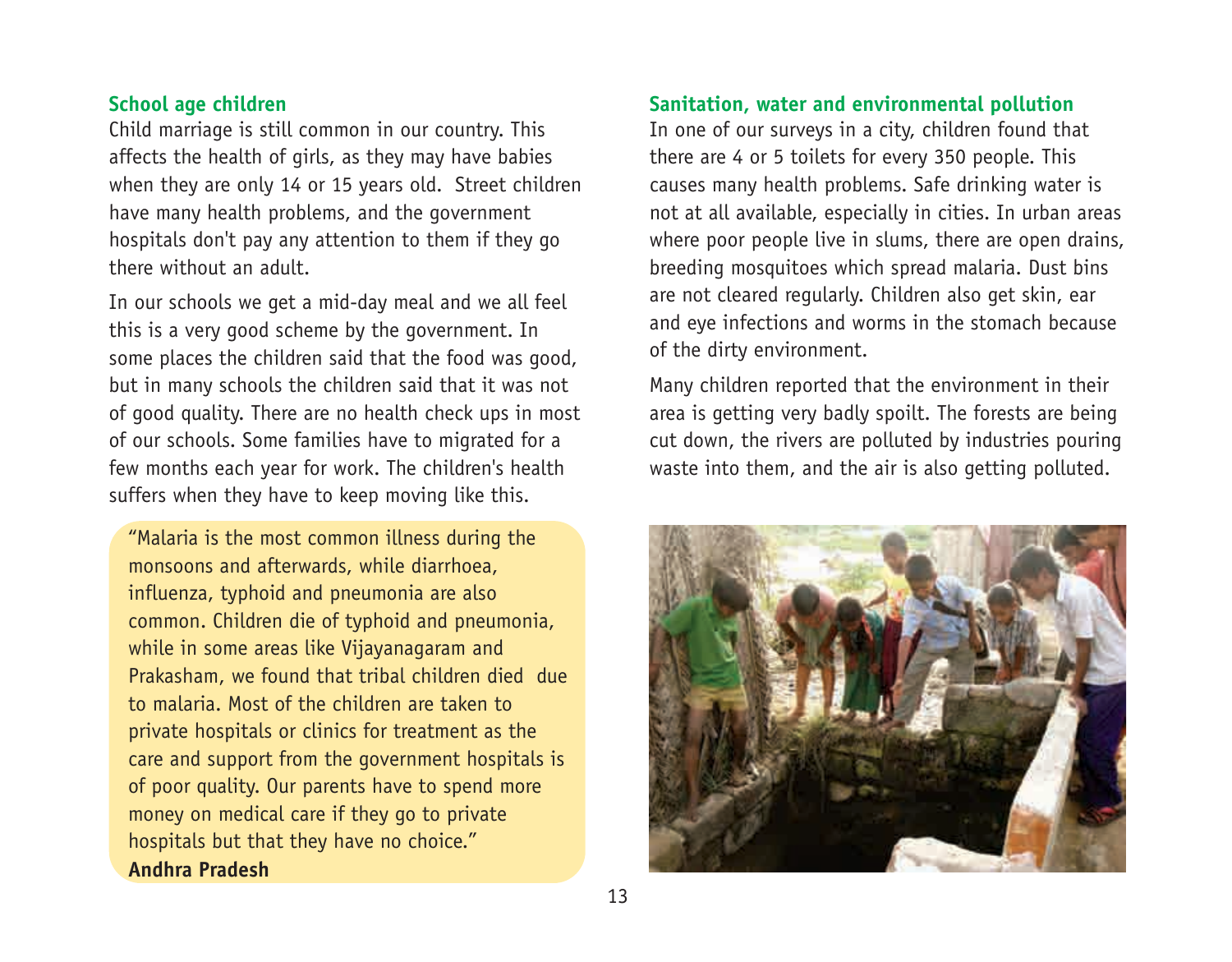We know that had environment is one of the main reasons for health problems. We feel that the environment getting polluted makes the earth an unhealthy place for us children to grow up in.

"Many infectious disease are common, particularly TB, malaria, coughs, colds, diarrhea and skin diseases. In some places people also suffer from chikungunya. We also get sick because of the unhealthy environment and no proper garbage disposal. Children reported that in Baina the condition of the public toilets (paid toilets) is very poor. The number of toilets is not enough. For a population of 3000, there are 12 toilets and 12 bathrooms. The children are unable to pay and therefore defecate on the beach. In North Goa and in South Goa children found that many people have no toilets at all and have to go to the beach, fields, or open places." - **Goa**

"Clean drinking water is not available, and many of us spend a lot of time fetching water, and have to miss school for this. In the bastis there are a few taps. Most of the people depend on the well water. Even in our schools, clean drinking water is not available. Normally we carry our own drinking water in plastic bottles." - **Goa**

"Nearly all the surveys showed problems with access to clean drinking water both in their living areas as well as in their schools. Some of the children reported that in districts like Prakasham, drinking water had to be fetched from as far as 3 kms. Others reported the presence of borewells and overhead water tanks which supplied water to their homes. However everyone complained about the poor quality of water and irregular supply." **Andhra Pradesh**

"80% of children interviewed by reasearchers in WB said that their surroundings are not clean, 40 % said that they do not have proper sanitation system in their villages and 60 % said there are no separate toilets in schools." - **West Bengal**

"Even the cities do not have under ground drainage system. Sewage water flows in to the streets which is the breeding ground for mosquitoes and other insects. The waste management in the state is done in a haphazard way and the living environment remains unclean. Waste bins located in major roads are cleared once in 15 days." - **Tamil Nadu**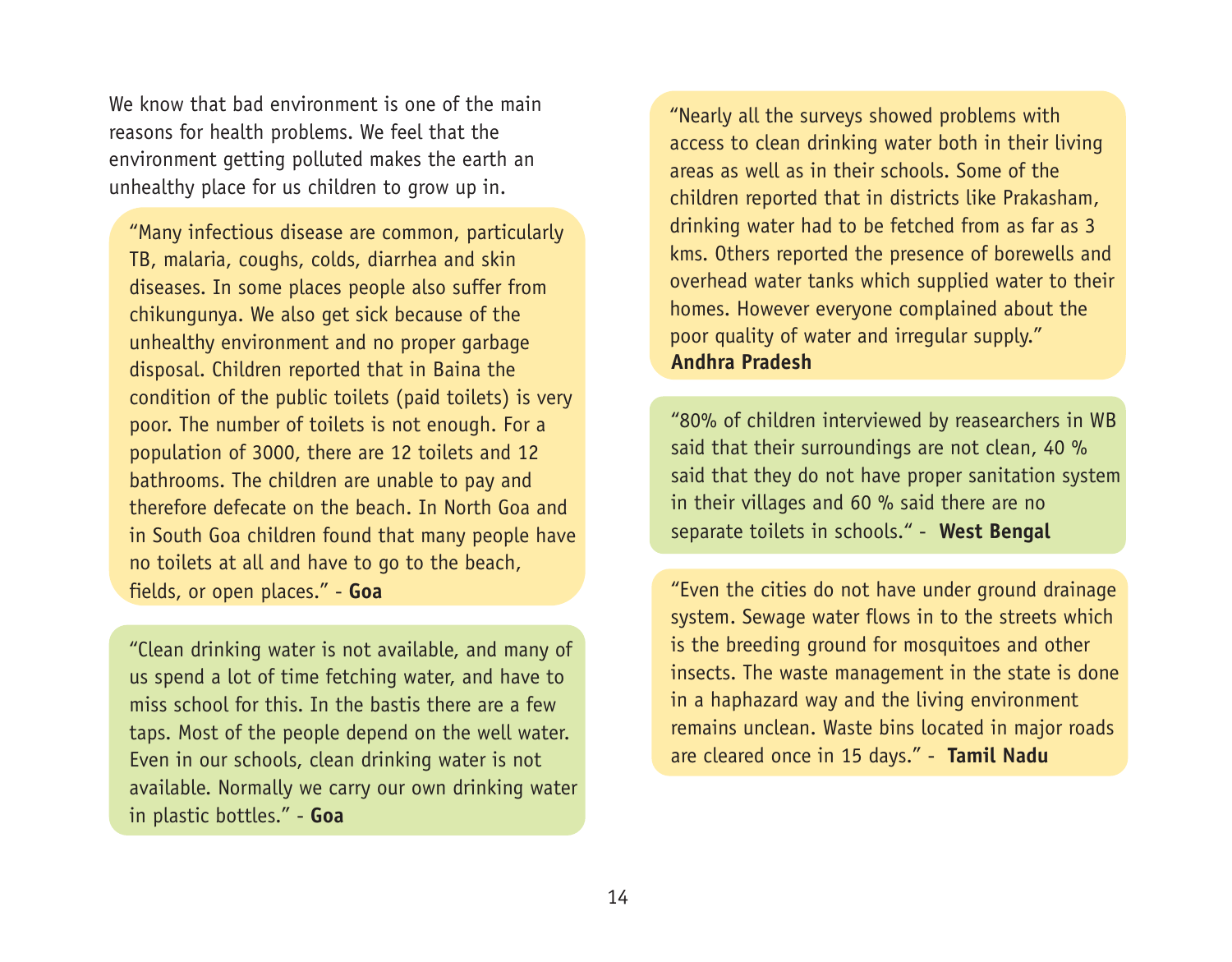### **Health Services**

Our surveys showed that public health centres (PHC) are usually far from where we live, usually at least 6 km away. So our parents cannot take us there on time. They often try to treat sick children at home. At the PHC there is a lot of corruption, and they even charge money for the services. Those who do not pay do not get looked after. People who do not have a ration card or the right certificates do not get treatment. Many times children are not given the right vaccinations as the parents don't know about this. Some schools have health check ups but we found that most schools do not have them.

"Even if the health center is near home, our parents say that a lot of time goes in making case papers and waiting to be seen. Our parents have to pay for private health care but feel they save time. Children from South Goa said that they pay Rs 20 to make the case paper and spend a lot of time this plus the bus fares comes to almost the same amount or more than what they pay the private doctors. They also said that there is no free treatment for children with life-threatening diseases.If children come from Baina, where many commercial sex workers live, people in the health centres look at them as if they are bad, and do not treat them well."

### **Work-related health problems**

Children who work in different industries have different health problems. The children from Gujarat reported that children working in diamond cutting inhaled dust that destroyed their lungs, while children working in cotton fields suffered from the chemicals sprayed on cotton. Children also work in salt pans where the salt leeches into their skins and muscles.

#### **Mental health**

Many children are under a lot of pressure because of school, exams, and private tuitions. Fights in the family or community also cause tension.

## **6. EDUCATION, LEISURE AND CULTURAL ACTIVITIES**

We are very happy that education has been made free and compulsory for children from 6 to 14 years. There are many more schools now, and most villages have a school. The schools give us books, uniforms, sometimes cycles, and a meal in the afternoon. All these things are very helpful for us to be able to attend school and get a good education. The RTE Act leaves out children below 6 and over 14.

#### **Reaching school**

The government says that there is a school within 1km for all children, but this is not so for those who live in small hamlets. For us, though the schools are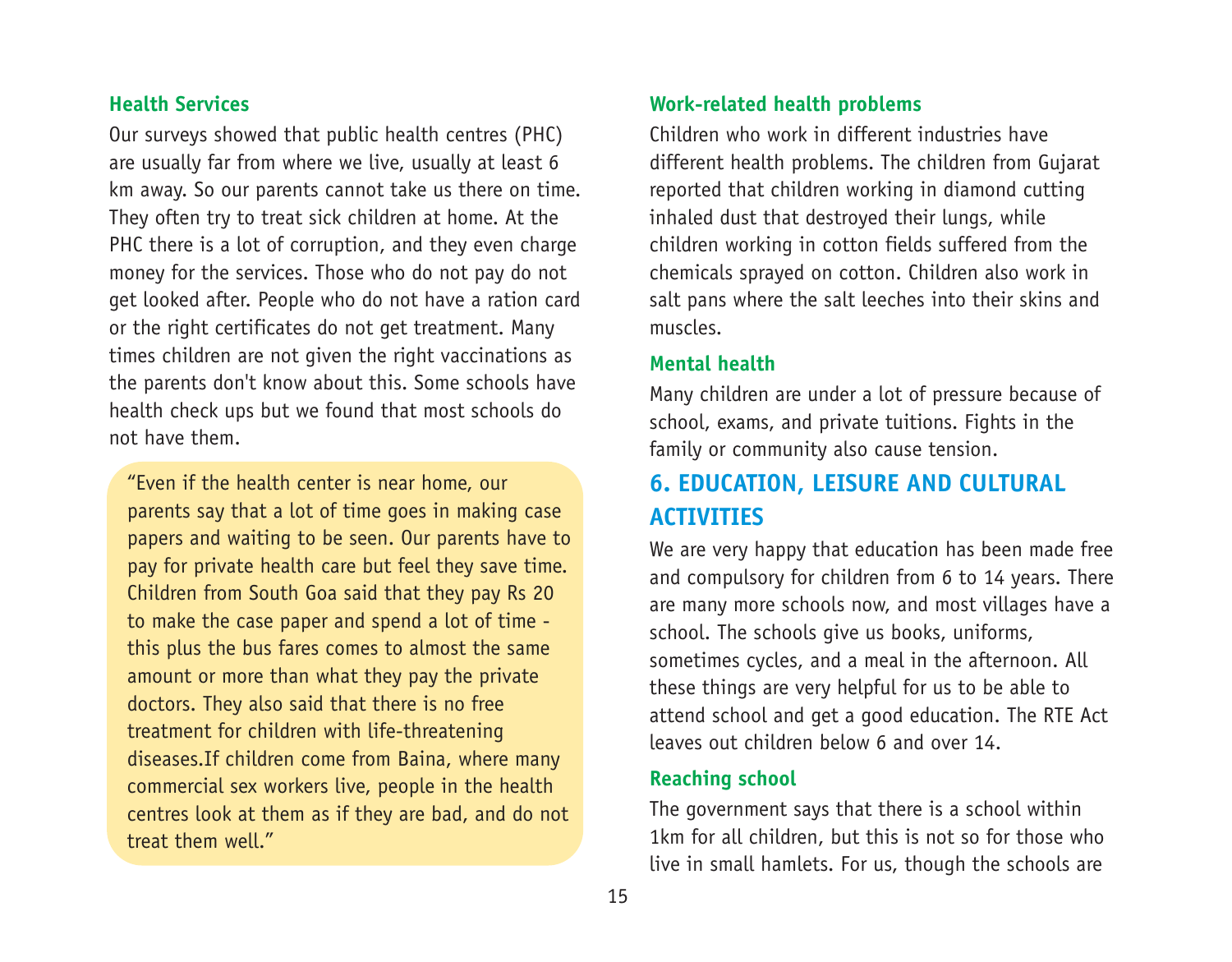there, we have difficulty getting to school. We have to walk long distances, sometimes through forests, crossing streams, and over hills. In places where we are given bus passes, the buses often don't stop for us. They prefer to take paying passengers, and insult us for traveling free.This problem of transport is even worse for girls as they and their families do not feel safe to travel far for high school. In cities, the little children have a big problem getting to school through the traffic, and there is no special arrangement for them to cross roads. Most disabled children are not able to get to school, and also children affected by HIV are left out.



**IT A POOTHOLD WILL DO**, By It ally the art any other modes of transport, achied how threw easily.<br>The wind and travel on footboard, as well as Mediana: - Bancro x Lastra.

#### **Teachers**

There is a new law that says that teachers cannot beat us, and we really appreciate this law. But many children reported that their teachers beat them, sometimes with sticks. In many schools, there are very few teachers, sometimes only two teachers for over 100 children in grades 1-5. Many teachers do not teach at all, or do not teach well. Children told us how teachers make them do their personal work for them. In many schools they do not teach at all, but they write the test answers on the black board and ask children to copy them. So the children pass the exams, but they do not actually learn anything.

Reason for leaving school: "I was not very clever in studies so my parents and teachers were torturing me physically. One day I did not do my home work so teacher beat me in the school. They were doing the same every day, that is why I was fed up of going to school. And moreover, the school was 2 km away from my house so I stopped going to school and started working in the garage. The condition of my family is bad, I can help my family by working, and my brother can go to school."

#### **Asif , 15 years , Karnataka**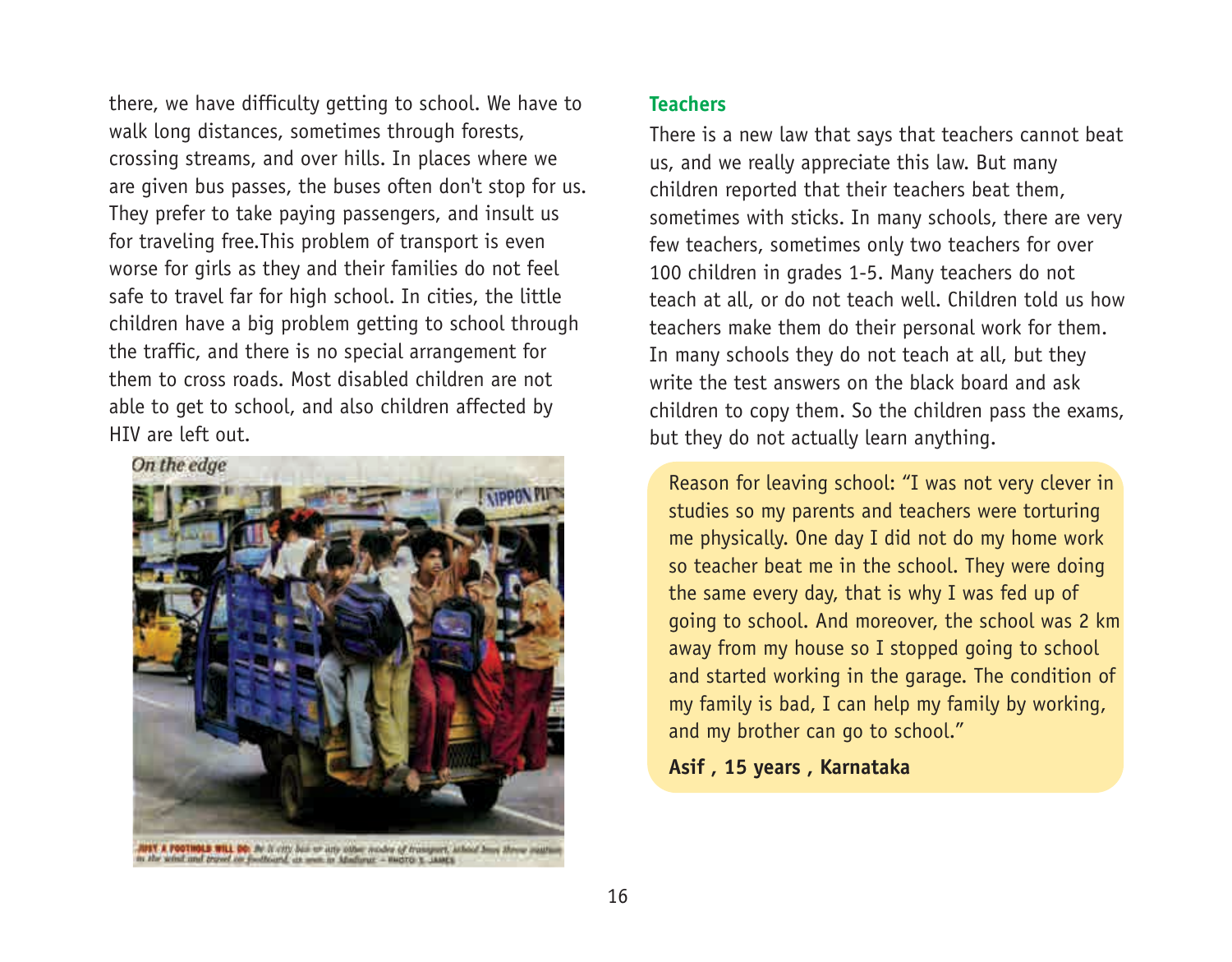"Nearly all the researchers found that children are made to do dirty jobs like cleaning the school, washing vessels, and so on. They are also made to do personal work for the teachers, like bringing tobacco, tea, or water." - **Maharashtra**

"Opportunities for participatory learning are very few in the class rooms. We just memorise lessons and expected to reproduce them in exams. The teaching methodology is very boring. Teachers just read lessons from text books. Teachers do not attempt to use interesting methodologies in teaching. They just make us read and write." **Tamilnadu**

#### **Facilities for learning**

In all our surveys we found that school buildings are mostly in bad shape, or, if they are new, they are not at all attractive for children, or comfortable. There is no electricity, the roofs may be leaking, or there is no water to drink, and no toilets. If there are toilets, they may not work, or be broken. There are no separate toilets for girls. There are not enough classrooms, and very often there are no teaching aids, or games equipment. Most schools have no library. We found that many schools do have computers now, but they are not used for teaching the children. They are either used for office work or they are just locked up.

We do not have access to computers or the internet at all.

The mid-day meal in some schools is not of good quality, and there is no proper place to cook it. Free books and uniforms do not reach us on time, and so our parents have to spend money to buy these for us, as our teacher demands them.

#### **Budget**

We feel that there is a lot of money available for education under the Sarva Shiksha Abhiyan (SSA) but we are not aware of the exact budget and how it is used. But inspite of all this money, the facilities in our schools are still not good.



*We demanded education, Now education demands money. We asked for burden-less education, Now education itself has become a burden. Jeyakumar, Tamil Nadu*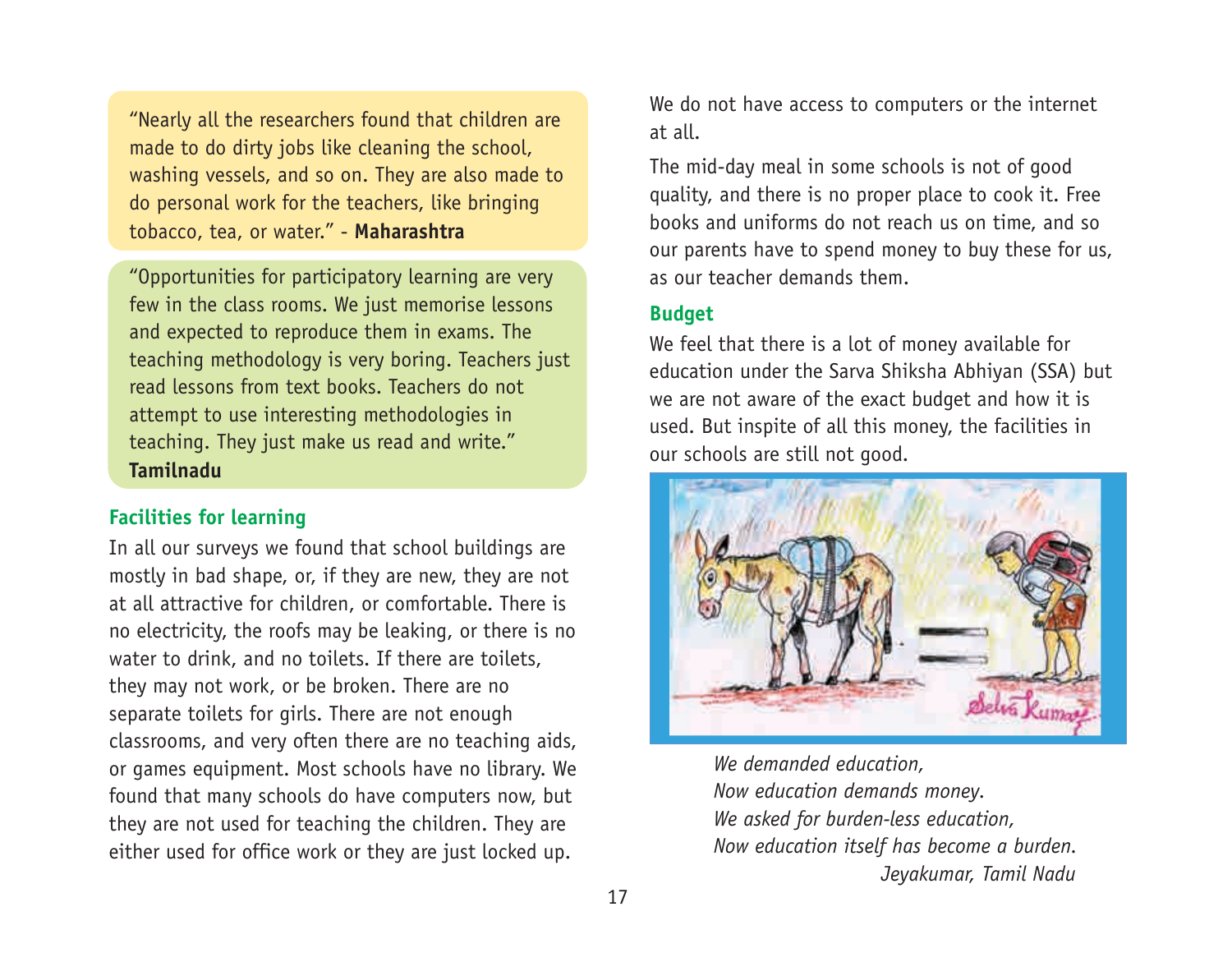#### **ICDS Anganwadis**

The Anganwadis for small children do not have good toys and games for children to learn properly. Many children still do not go to the Anganwadi as it is too far from their house. So they do not get any education before they come to the primary school.

#### **Leisure and entertainment**

We do not have many facilities for entertainment. The TV channels do not have many programs for young children in our languages, and we do not get a chance to see children's films. There are hardly any programs of dance, drama or music for children even in cities, and none at all in villages. There are very few safe public places where we can play in the cities. Very few of us get a chance to read any books other than our school books. There are no libraries either in our schools or in our village or towns where we can get books without having to pay a lot.

Many of us feel that we have special talents, but these are not encouraged in school or in our homes. We do not get special training for these, or for developing our personalities or leadership qualities.

"The government is shutting down government schools but opening more and more government liquor shops."

## **7. SPECIAL PROTECTION MEASURES**

### **Armed Conflict**

The government report says that India is not involved in any wars. But we know that in may parts of India, there are war-like situations, with terrorists, Maoists, and Naxalites. Children in Jammu and Kashmir were not involved in our survey but we have heard and read about their sufferings. We have ourselves experienced, in Orissa, Andhra Pradesh, Jharkhand, and Maharashtra, that in the Maoist affected areas, children cannot get health support or education. Many of them live in camps, away from their homes and villages. Many children have also been made to join the terrorist and Maoist groups, though they do not yet understand what the fight is about. We are also concerned about the children of terrorists and Maoists. We wonder what kind of family life they have, who looks after them, how they go to school of get any of their rights.

There have also been terrorist attacks in Mumbai, Delhi, and other towns, and communal violence also breaks out from time to time. There are local agitations like the Telangana movement in AP. In all theses situations children get hurt, or lose a parent, or the parents lose their livelihood and the family suffers. Schools and shops are closed for many days. Sometimes people have to move away because of this violence. On the way to school and other places, very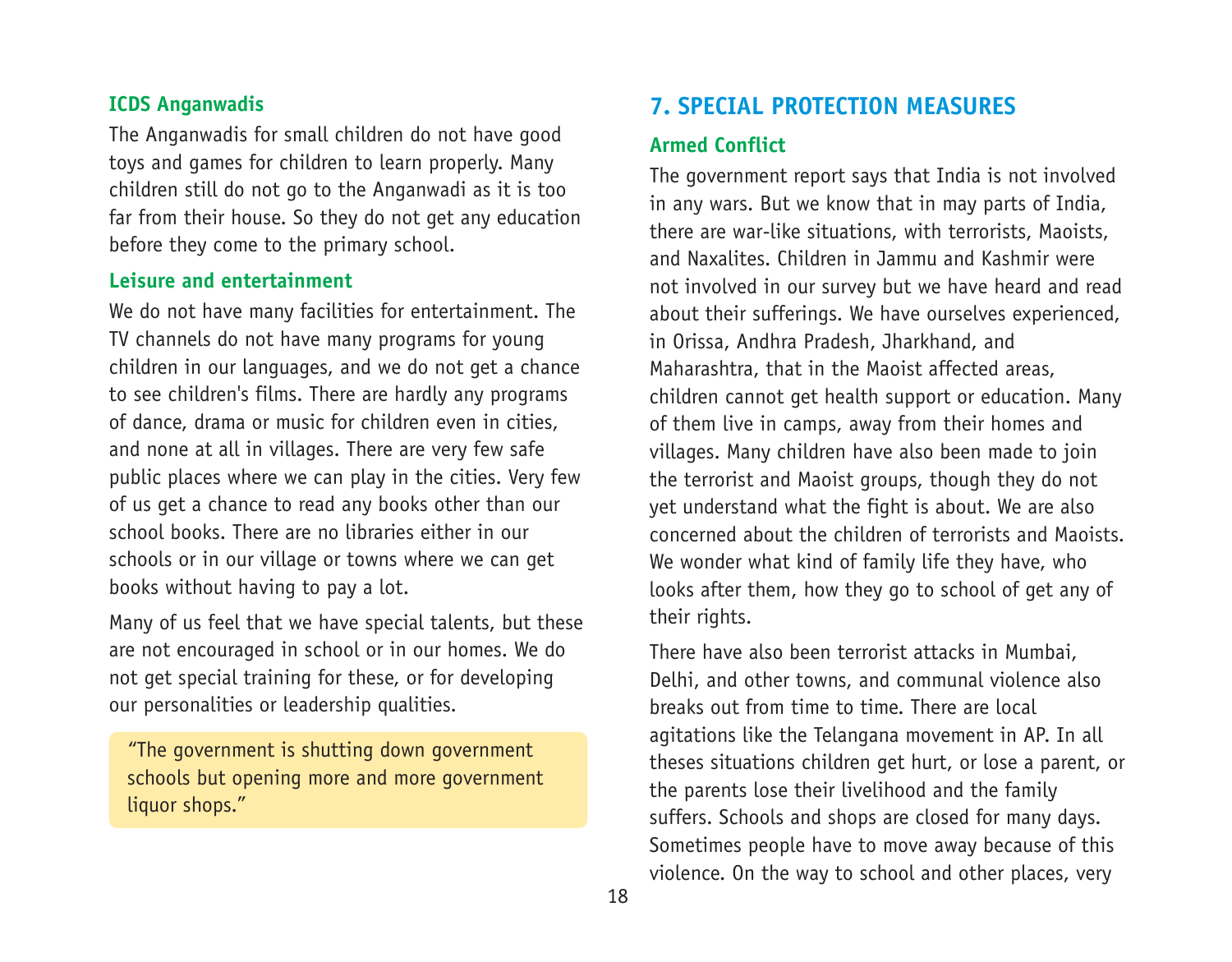often, boys and men tease and pass comments on girls. This makes them afraid to go out.

### **Conflict with the law**

If children are picked up by the police, they are treated very roughly, and are sometimes locked up in jails, even though the JJ Act says they should not be. Policemen come in uniform and frighten children. We interviewed some boys who reported that the police beat them and took away their money before putting them in the children's home. In many states, the Committee for Protection of Child Rights (CPCR) has not been formed. But children from Karnataka reported that there are CWC in all districts, and special homes for beggars and street children.

"The Juvenile Justice (care and protection) Act 2000 was further amended in the year 2004 and 2006 with changes in favour of children. This is a welcome move but the implementation of the Act is still very bad. The children involved in crimes and children in need of care and protection are separated which is really a positive step. But the Juvenile police handle children very badly." **Tamilnadu** 

A child in a Reception home run under the Juvenile Justice system told us: "My parents have died. I had run away from Kerala and reached Madurai. The police have robbed my money and left me in the reception home. I have been staying in this home for more than 7 months with out any action. It is sad that I could not continue my studies" **Anis, 15 years old, Kollam, Kerala.**

### **Child labour**

The government has added some more types of work to the list of banned occupations in the Child Labour Prevention and Regulation Act (CLPRA). But we feel that all work is dangerous for children and prevents them from growing and developing properly, and should be totally banned, but the government is not willing to do this. We found many children still working in hotels and in domestic labour, in spite of the ban. In our surveys we also saw children in mines, brick kilns, carpet weaving, bakeries, garages, salt pans, diamond cutting, and in fields. All of them are out of school and in danger for their health and safety. Another thing we saw was that even if a child is rescued in a raid by the labour department, and he or she happens to be over 14 years, but below 18, then he or she is sent back to the employer, not to the parents.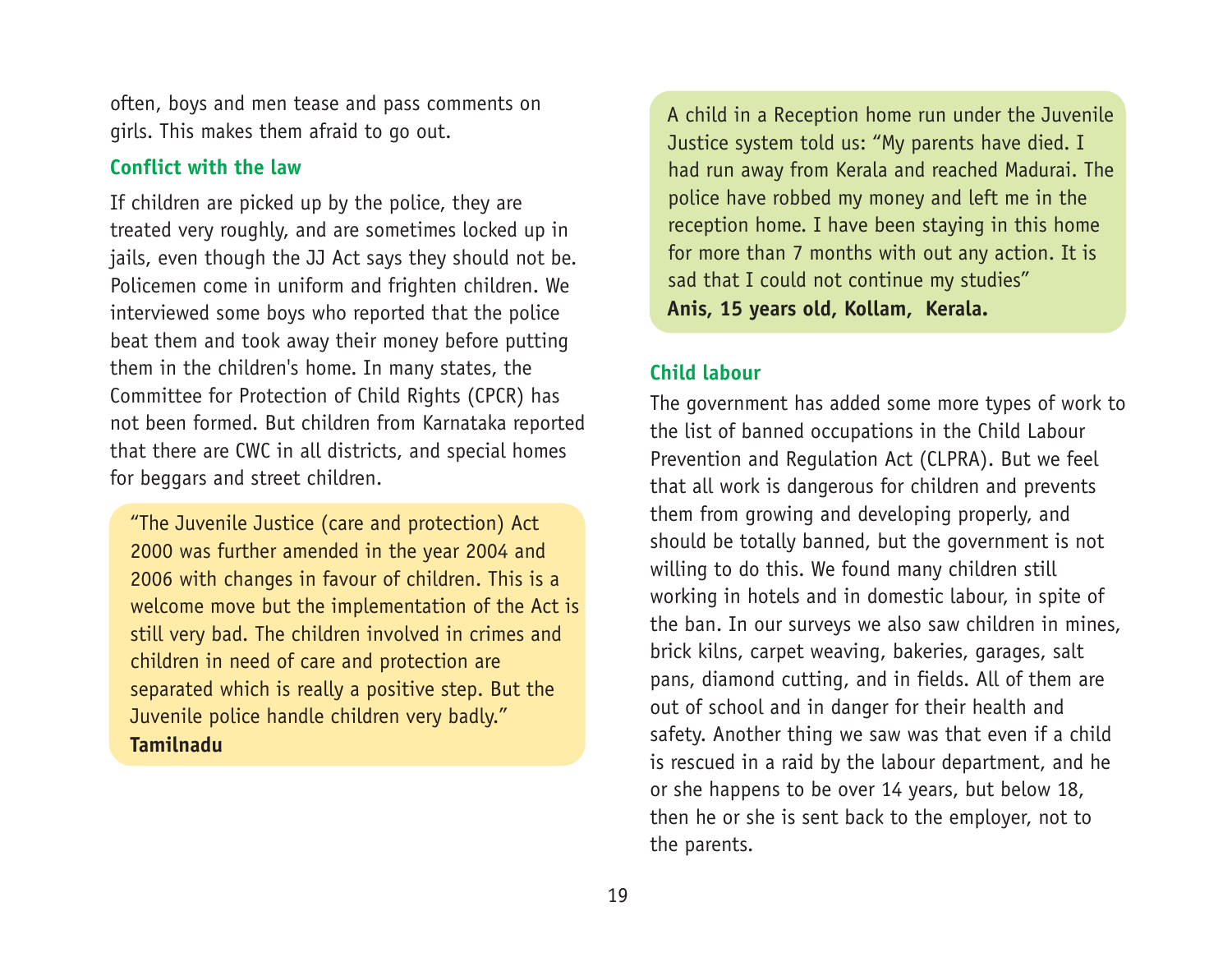"Subhas – Subhas's age is either 10 year or 11 year and is working (cleaning dishes) in a hotel in Sealdah station. His father has passed away and mother is working as maid servant. He has two young sisters at home. Subhas has a lot of interest in studying, but could not get opportunity due to the economic crisis in the family. Whenever some child passes by him with a school bag for school, his eyes fill with tears. By cleaning dishes in this hotel he earns Rs 15. He is a resident of Sodepur, Ghola (North 24 Parganas) where sometimes he travels without a train ticket. At times when the owner of the hotel hits him he gets hurt and decides that he won't work any more in this place. But the next thought which haunts him is the family income and his mother, who he knows won't be able to support the family alone. This makes him continue work. He thinks, when will I grow big and earn more than now." - **West Bengal** 

#### **Childline**

This is a help line for children in trouble, is very good for children in cities. Many children have got help by calling the number. But the number of public phones is reducing, because most people use their mobile phones, and so it is getting difficult for children to call Childline. Also, in smaller towns and villages there is no such facility.

### **Corporal punishment**

We are very happy that the government has made a law against beating children at home and school. In some areas children said that the beating in school had reduced, but many children said that their teachers beat them. People are not aware that beating children when they are young can harm them mentally and make them more violent. Our estimate is that 80% children face physical abuse in school and at home.



#### **Sexual abuse and exploitation**

This has increasesd with the increase of tourism. In Goa and Kerala, many NGOs and government also are trying hard to stop this, and we are happy about that. But the problem is there, and children are in danger,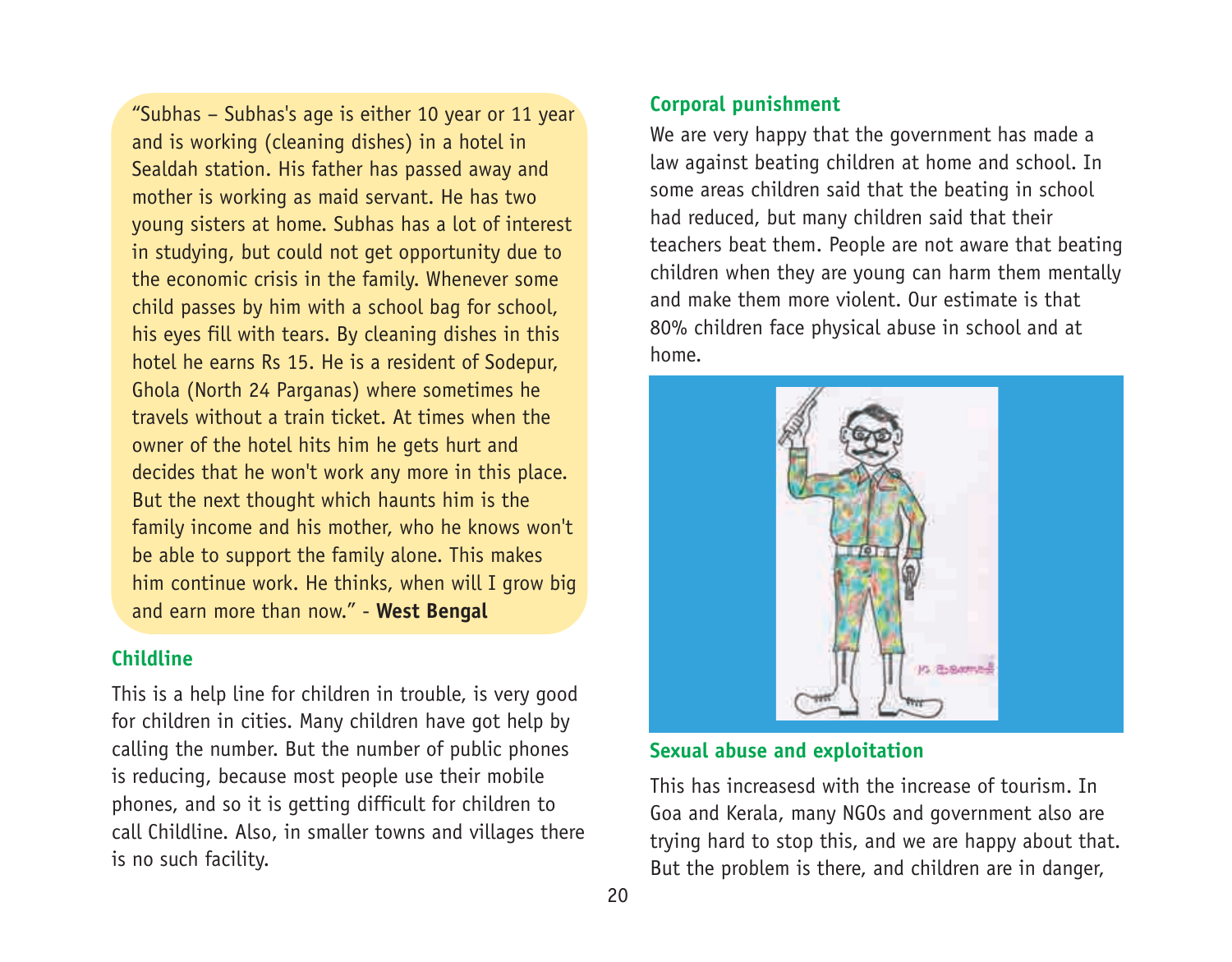especially in tourist areas. Children living on the street also report that they are in fear and danger of sexual abuse, and many such cases were narrated to us. Girls are sometimes molested by their own male teachers in schools. Children who are sexually abused are also shunned by others, and may be forced into prostitution.

*Adult comment: There are increasing instances of sexual abuse of children in government run and privately run institutions and residential facilities for children being reported in the media. Better regulation of these institutions is an urgent need.* 

### **Trafficking**

Children from Andhra Pradesh reported that there are many child labourers from neighbouring Maharashtra and Orissa working on constructions sites in Hyderabad. Cases of child trafficking from different parts of the country for labour or sexual exploitation were reported to us in our surveys.

### **Police**

We find that the police are not child-friendly. They threaten us and treat us like criminals even if we have done no crime. Children who live on the street in cities live in fear of the police. Even if adults make a police complaint, it they are poor people, or children, the police pay no attention. We are told that the police are given special training for handling children, but we wonder if this is so.

### **IN CONCLUSION**

We are aware of and happy about many new laws, policies and programmes of our government that support child rights. We feel, however, that some improvements are needed in these laws and policies. This, and better implementation, will surely help us to have a better chilhood.

## **In solidarity On behalf of all the children of India**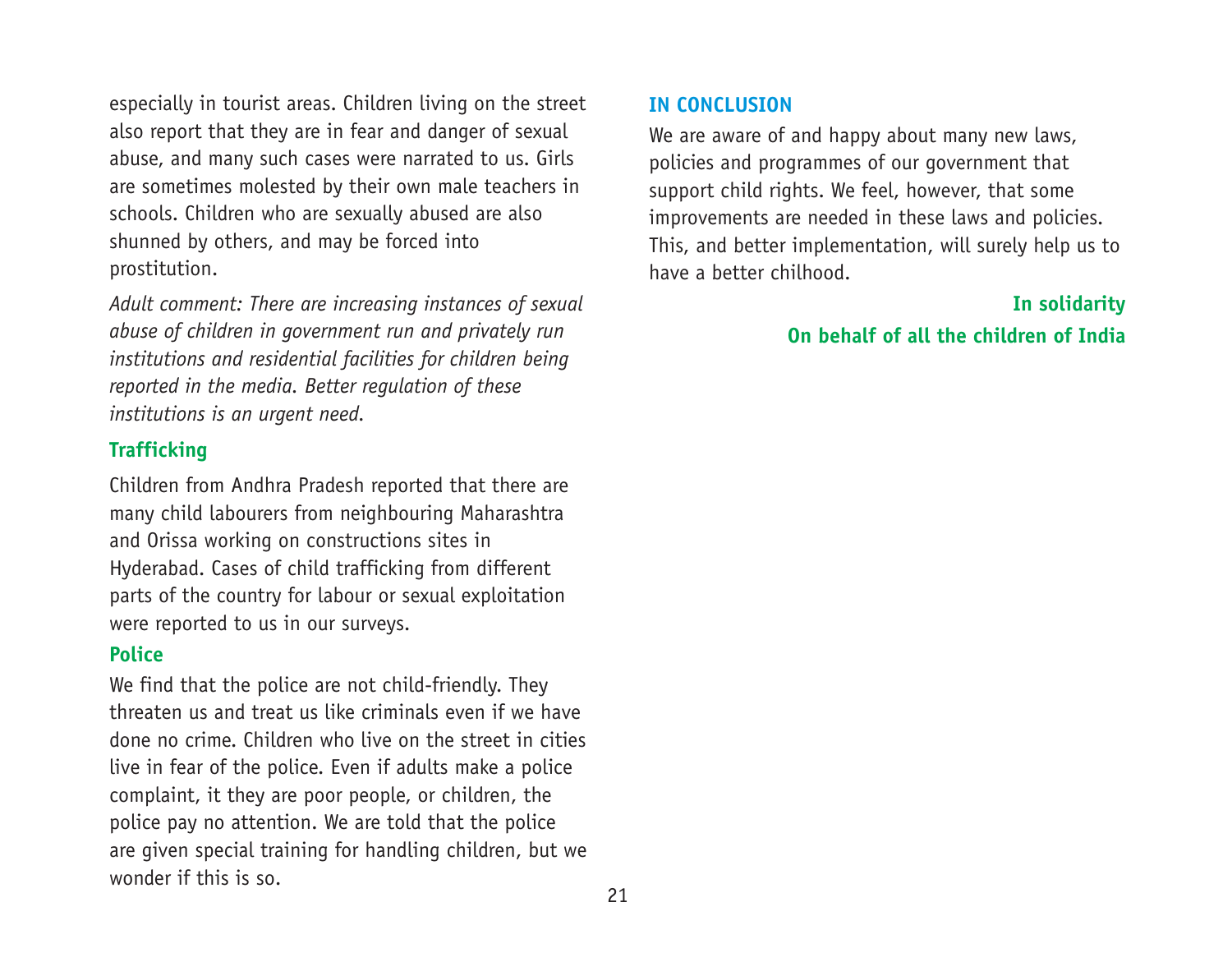## **Children who participated in the final workshop to put together this report in January 2012 at Navi Mumbai**

| S.no           | <b>Name</b>       | Age | M/F | <b>State</b>     |
|----------------|-------------------|-----|-----|------------------|
| $\mathbf{1}$   | Riddhi Raval      | 16  | F   | Gujarat          |
| $\overline{c}$ | Afsana Noida      | 15  | F   | Gujarat          |
| 3              | Kalpesh Koli      | 15  | M   | Gujarat          |
| 4              | Akash Kamble      | 16  | M   | Maharashtra      |
| 5              | Namdev Naikwade   | 17  | M   | Maharashtra      |
| 6              | Anajali Kashid    | 18  | F   | Maharashtra      |
| 7              | Ganesh            | 14  | M   | Karnataka        |
| 8              | Muhammad Anas     | 14  | M   | Karnataka        |
| 9              | Manjula Munavalli | 15  | F   | Karnataka        |
| 10             | Rajani            | 12  | F   | Andhra Pradesh   |
| 11             | Kalyani           | 13  | F   | Andhra Pradesh   |
| 12             | Bhavani           | 12  | F   | Andhra Pradesh   |
| 13             | P.Malika          | 19  | F   | Tamil Nadu       |
| 14             | T.Iyanar          | 16  | M   | Tamil Nadu       |
| 15             | S.Bharath Kumar   | 16  | M   | Tamil Nadu       |
| 16             | Krishna Sethy     | 14  | F   | <b>Orissa</b>    |
| 17             | Deabaki Sutar     | 15  | F   | Orissa           |
| 18             | Ujjayinee Mohanti | 15  | F   | Orissa           |
| 19             | Nazma Khatoon     | 14  | F   | West Bengal      |
| 20             | Firoza Khatoon    | 17  | F   | West Bengal      |
| 21             | Manjur Alam       | 15  | M   | <b>Jharkhand</b> |
| 22             | Praful Hembram    | 10  | M   | <b>Jharkhand</b> |
| 23             | Pallabi Hembram   | 13  | F   | Jharkhand        |
| 24             | Akshai Kumar      | 16  | M   | Kerala           |
| 25             | Keerthy Divakaran | 15  | F   | Kerala           |
| 26             | Habrila Pareed    | 15  | F   | Kerala           |

Campaign Against Child Labour and Campaign Against Child Traffiking are national campaign covering most states of India and having around 1000 NGOs as members. This report was compiled, as described in the introduction, with the participation of CACL and CACT with support from Terre des Hommes Germany India Programme. The following are some of the key organisations in the networks, with contact details.

#### **CACT**

| HAQ Centre for Child Rights - Convenor Northern Region<br>Ms Bharti Ali<br>B-1/2 Malviya nagar, Ground floor, Opp. Apeejay School,<br>Sheikh Sarai, New Delhi-110017              |
|-----------------------------------------------------------------------------------------------------------------------------------------------------------------------------------|
| Ganatar - Convenor Western Region<br>Sukhdev Patel<br>Prabha colony,<br>Ground floor, last tenament, Usmanpura End of underbridge,<br>Ahmedabad - 380 014                         |
| Center for Social Education & Development - Convenor<br>Southern Region<br>C Nambi<br>38, Narasa street, Dist. Coimbatore, Avinashi-641654,<br>Chennai                            |
| Shakti Vidiyal - Convenor Tamil Nadu<br>Jim Jesudoss<br>Shakti - Vidiyal, No.21 -Kennet Nagar, Muthupatti,<br>Madurai-625 003                                                     |
| <b>HELP</b><br>Mr. Rama Mohan N.V.S.<br>2nd Lane Sujatha nagar, Lawyerpet Extn., Ongole - 523002,<br>Andhra Pradesh                                                               |
| <b>Prachodana</b> (Centre for Social Service)<br>Mr. Paulose<br>872, 2 <sup>nd</sup> Stage, 4 <sup>th</sup> Main Vijayanagara Extension, Belur road,<br>Hassan-573 201, Karnataka |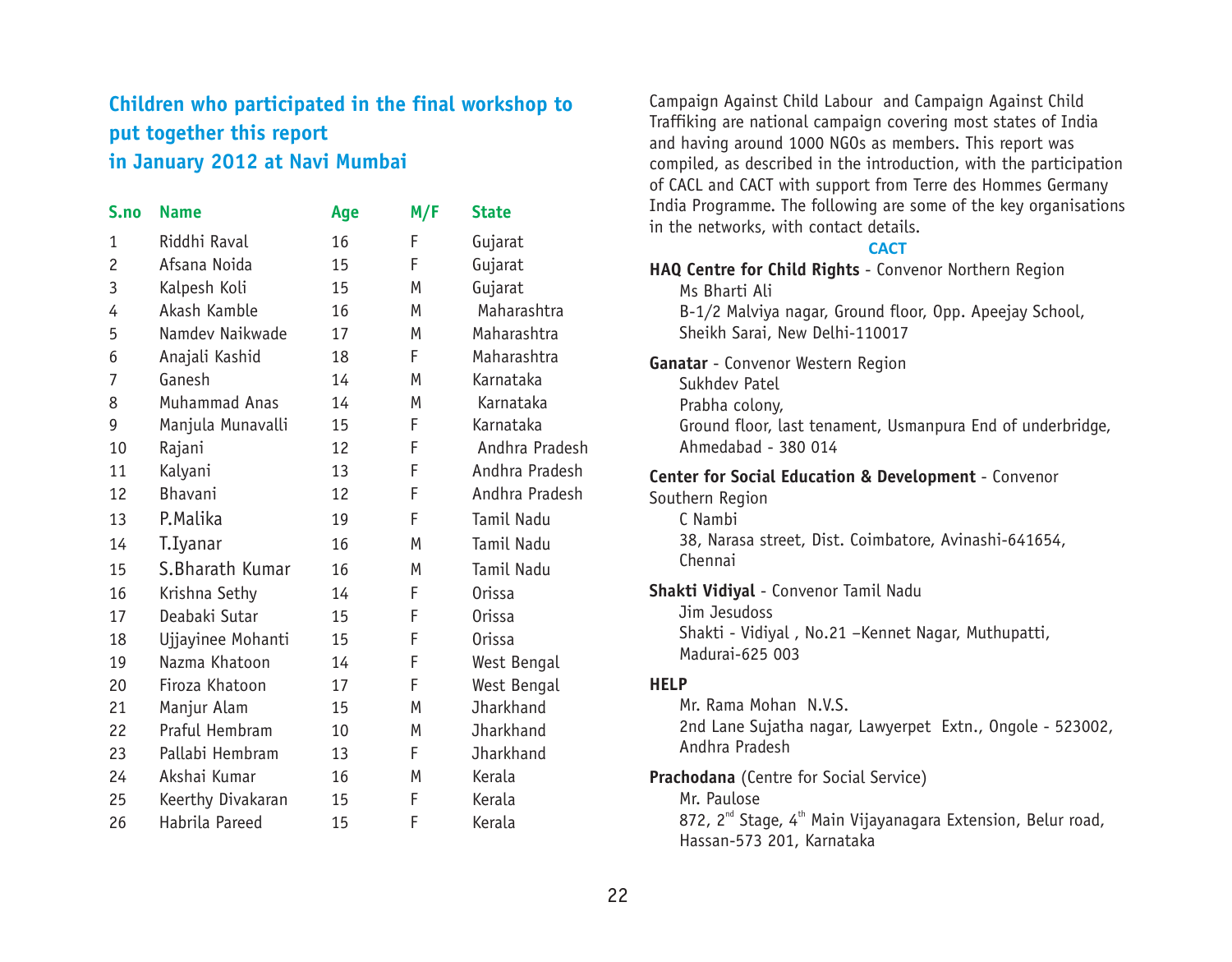#### **CACL**

#### **SPAN** - CACL CS

Prabir Basu Prantik, Block - A, 3rd floor, Flat – A, 1, Kumud Ghosal Road, Kolkatta - 700 057.

#### **Youth Service Centre**

Umesh Purohit P.O-Tusura, Dist. Bolangir, Orissa-767030,

#### **Sampurna Gram Vikas Kendra**

Vinod Kumar Redma Panki Road, Daltongang, Palamu, Jharkhand – 822101.

#### **Mayurbhanj Joint Citizen Centre (MJCC)**

S. M. Yusuf 37/1D, Mominpur Road, Kolkata – 700023.

#### **Asha Kiran Shelters Foundation**

Manish Shroff Flat No.1, Rajaram Apartments, Near Poona Medical, South Main Road, Koregaon Park, Pune-411001

#### **India Sponsorship Committee**

Audrey Ferreira 1527, Golf Club road, Yerwada, Pune-411006

#### **Nari Prabodhan Manch**

Muncipal School # 6 old building, Khori Galli, Latur-413512

#### **Tara Mobile Creches**

Progress House, 54, Mumbai Pune Road, Pune - 411 005

#### **YUVA**

Mumbai

#### **Spandana**

Karnataka

#### **KIDS**

Ashok Yaragatti Kalmath Building, Tikare road, Dharwad-580001, Karnataka

#### **CCRD**

Thomas Jayraj Pilliar koil Street, Near Panchayat Office, Pattupulam (ECR) Mamallapuram (VIA), Chennai-603 104

#### **PEACE**

Mr.K.Nimmaiah H.No. 1-5-12/2, Pentaji Nagar, Near S.L.N.S. Degree College, Bhongir – 508116. Dist. Nalgonda - Andhra Pradesh

#### **Rajagiri College of Social Sciences**

Fr.Anthony Kariyil P.O.Kalamasserry, Dist.Ernakulam-683104, Kerala

#### **Shaishav**

Parul Sheth 601/B, Shanti Sadan,2nd floor, Opp. shivshakti hall, Near Crescent, Bhavnagar-364001, Gujarat

#### **Indian Society For Rural Development (ISRD)**

Sudhir Sabat 153, Swarnamayee Nagar, Near Ganjam Kala Parishad, Brahmapur – 760 001, Orissa.

#### **BAT NET**

Binayak Swain Plot No: 201/5 (P),  $7<sup>th</sup>$  Phase, Sailashree Vihar, Bhubaneswar, Pin- 751021, Orissa.

#### **Human Education and Action for Liberation**

Mr.Siluvai Vasthan 22C, Scott Nagar (Near Scott Christian College) Nagercoil-629 003, Kanyakumari District, Tamilnadu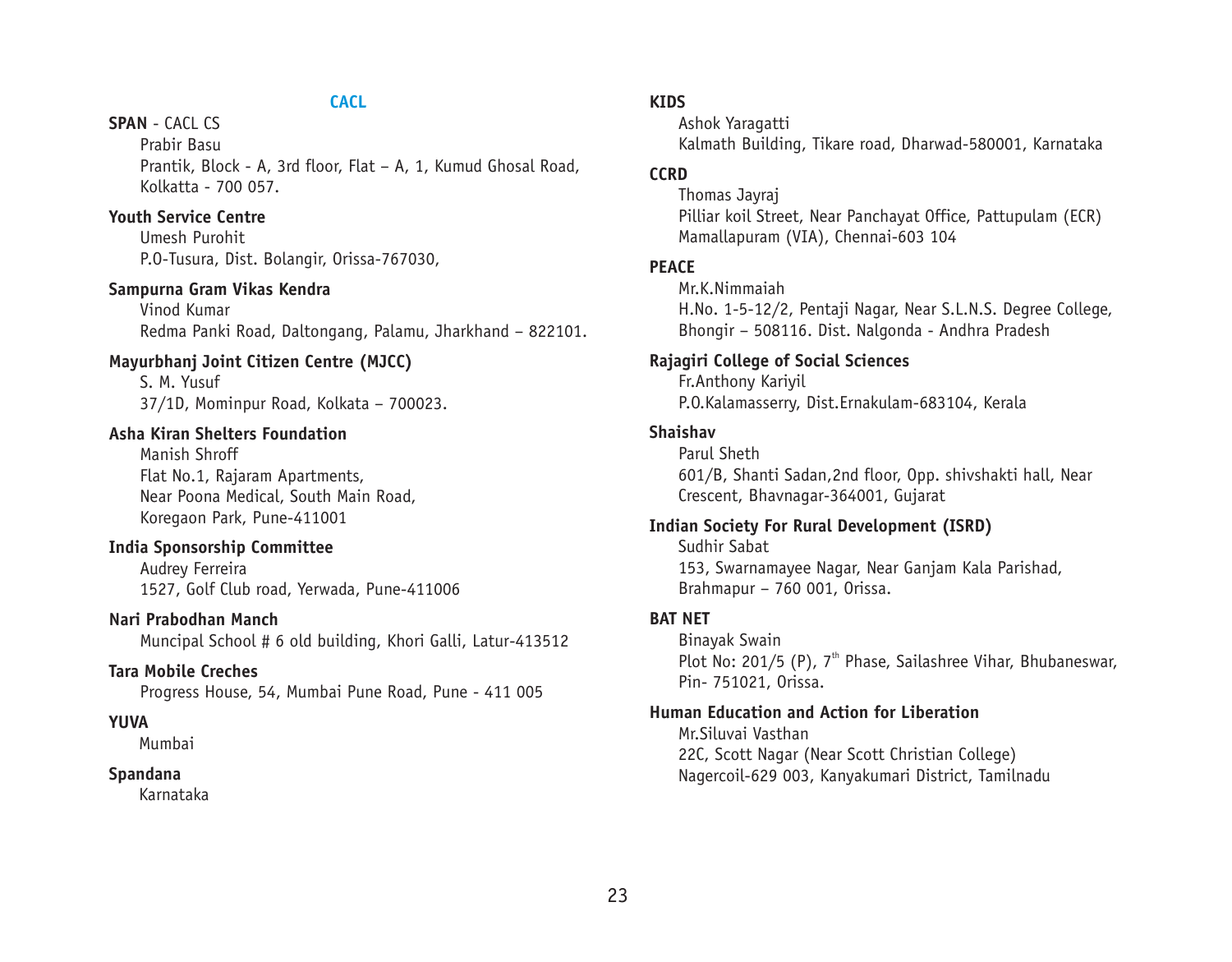#### **Mahatma Phule Samaj Seva Manda**l

Mr. Pramod Zinjade Po.Box No. 9, Niyojan Nagar, Jamkhed Road, Karmala Dist. Solapur (MAH), Pin Code - 413 203

#### **Children's Rights in Goa (CRG)**

Mrs. Nishta Desai CT-2, Block C, Building A, Nevio Apartments, 3rd Floor, Angod Mapusa , Goa -403507

#### **Jan Ugahi Trust**

Mr. Gregory Da Costa V-19, Vikrant Bldg, Malbhat, Margao–Goa.

#### **Arz- Anyay rahit zindagi**

Ms. Juliana Lohar Plot No.71, Next to ESI Dispensary Sancoale Industrial Area, Zuarinagar, Goa.

#### **Terre des hommes Germany India Programme**

C J George, Regional Coordinator South Asia Regie House, Padumjee Park, Opposite Police Line, Nana Peth Pune, Maharashtra 411002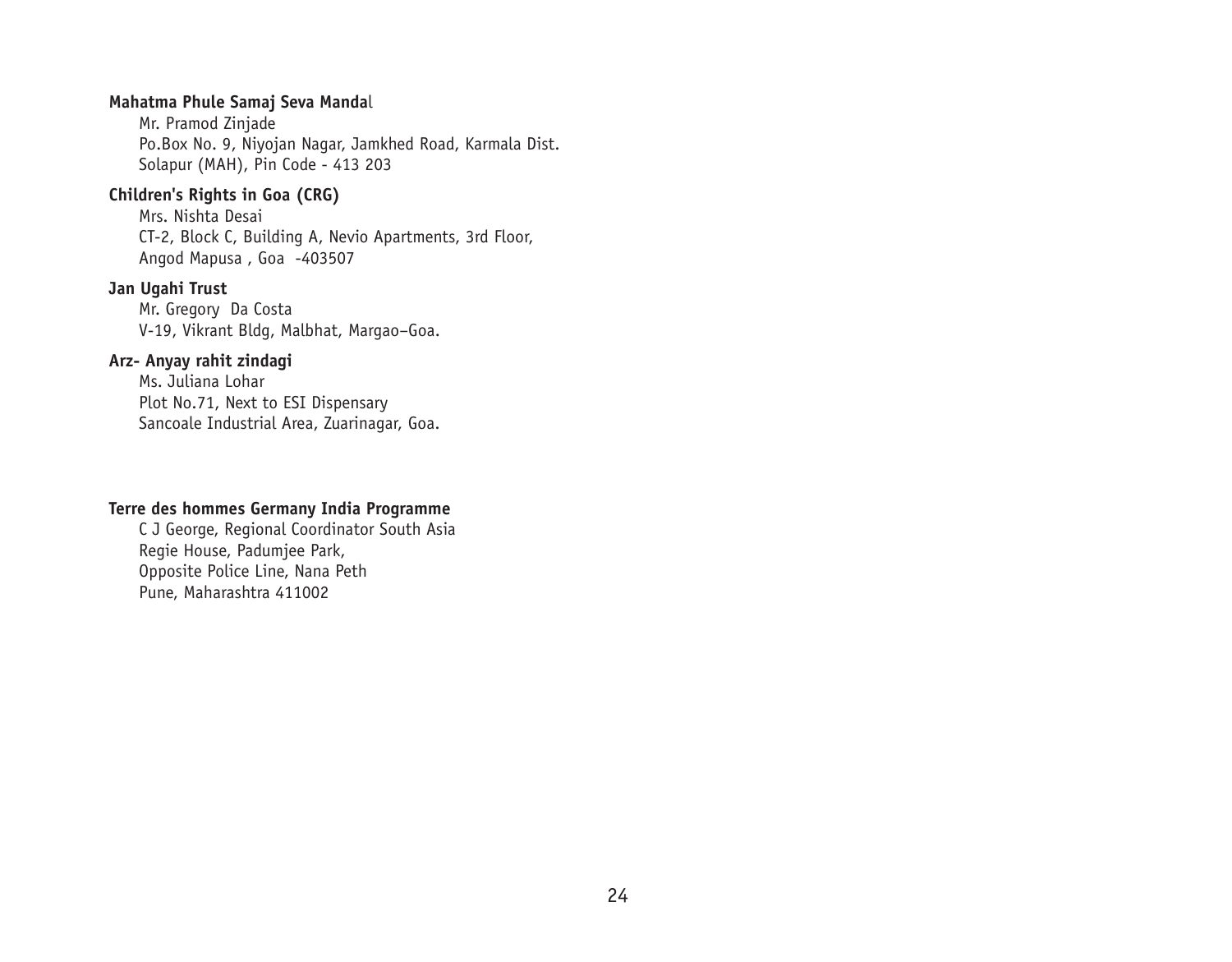#### **UPDATE MAY 2013**

### **About this update**

In February 2012, a group of children connected with different NGOs across India came together for an intense two days to consolidate a process started in 2008. The result was an alternative children's report to the one sent by the Government of India. A year has gone by, and when we heard that the UN committee would be reading the report later this year, we felt very strongly that it was necessary to update it with the changes that have taken place, both in laws as well as on the ground.



During the original process in 2012, the children had elected 7 among themselves to represent them when it came to presenting the report in any forum. Out of this group of 7, only 4 were still available, the other three having got busy with higher education and other pursuits. But 5 other children out of the 2012 group were available and volunteered to go through the intense and tough job of updating their report. All 9 children involved in this update have been involved in the whole process from the beginning.

The group met in Mumai during the school vacations in May 2013. Helped by their adult friends from different NGOs they reviewed the report they had prepared last year, and identified issues they wanted to reiterate because they were very important. They also discussed and put down what they perceived as new developments, both positive and negative, in the child rights situation in India during the last year.

This update is an outcome of that process.

During the original process in 2012, the children had elected 7 among themselves to represent them when it came to presenting the report in any forum. Out of this group of 7, only 4 were still available, the other three having got busy with higher education and other pursuits. But 5 other children out of the 2012 group were available and volunteered to go through the intense and tough job of updating their report. All 9 children involved in this update have been involved in the whole process from the beginning.

The group met in Mumai during the school vacations in May 2013. Helped by their adult friends from different NGOs they reviewed the report they had prepared last year, and identified issues they wanted to reiterate because they were very important. They also discussed and put down what they perceived as new developments, both positive and negative, in the child rights situation in India during the last year.

This update is an outcome of that process.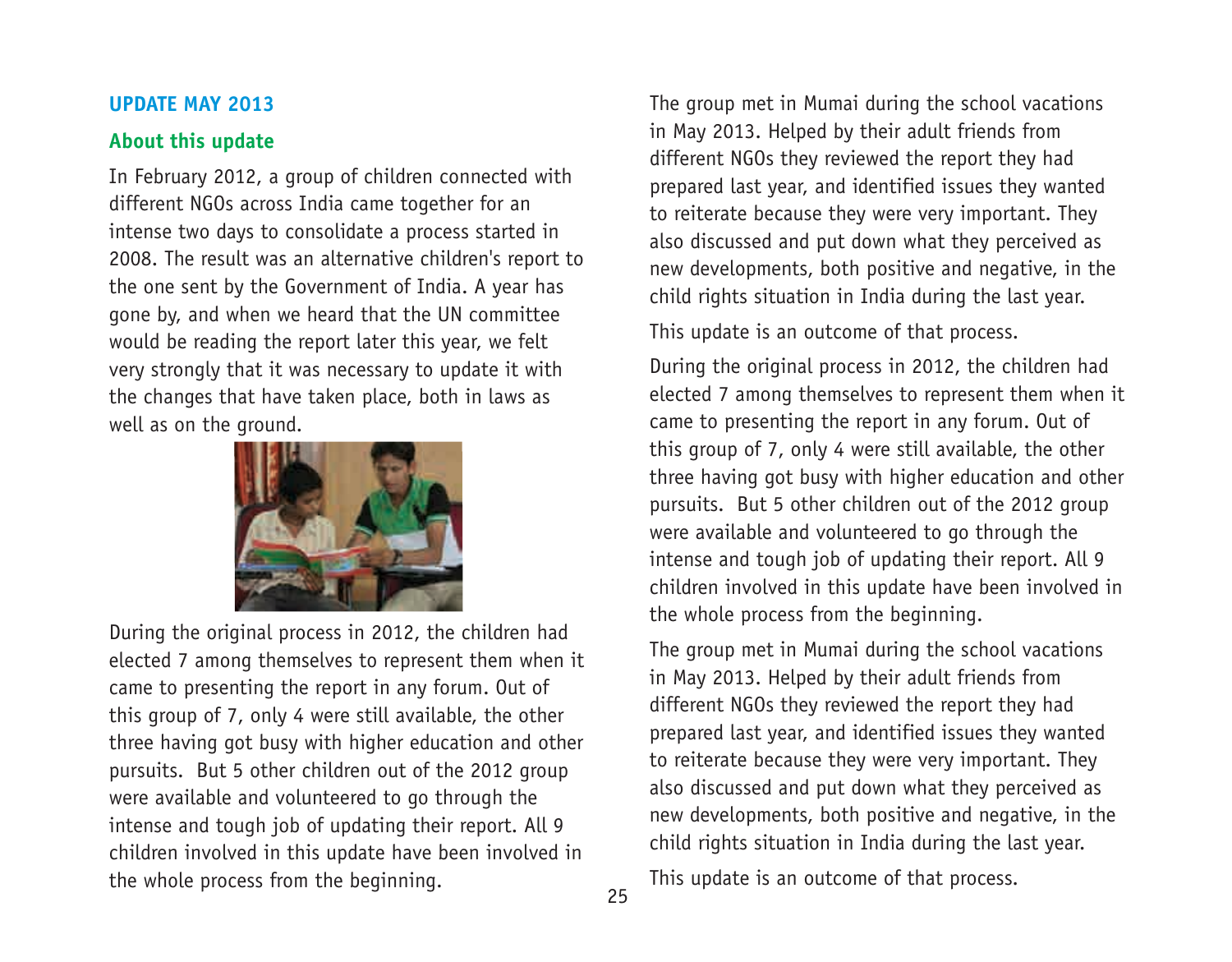## **Update to the Children's Alternative Report submitted to the UNCRC Committee in 2012**

**Mumbai, India, May 2013**



We represent the group of children who studied the situation of children's rights in their areas from 9 states of India and wrote a report in early 2012.We are now updating this report to the UNCRC because we feel that some things have changed since we made the last report in May 2012. Some things have improved, and some things have become worse. Some things have remained the same. We are repeating some points that we feel are very important to emphasize again, as well as mentioning some changes in the situation. We are also making some suggestions about how things can be improved for children in India.

### **Survival**

First of all, the definition of 'child' itself is still very confused in all the laws and amendments made recently. There is still no clarity on this, and this threatens our rights in many ways.

We are happy that we get meals in our schools and Anganwadis, and they are better than they were before. We sometimes get fruits and eggs. But our nutrition needs are not fully met by what we get on our family ration cards. For example, the focus is on grains, while we have been taught that pulses and vegetables are equally important for our growth. For the little children, the centres where they get their injections are often very far away, so they miss the ones they should be getting at the right time.

Discrimination of all sorts continues, and most particularly between boys and girls. The worst threat to our survival is the practice of killing female foetuses before birth. Though there are laws against this and a lot of people have stopped doing it, it still continues. Children with physical disabilities and those with HIV find it difficult to survive and participate in education and play.

### **Development**

The Right to Education Act has been a very good development. Especially for girls, many things have improved and many facilities have been given. The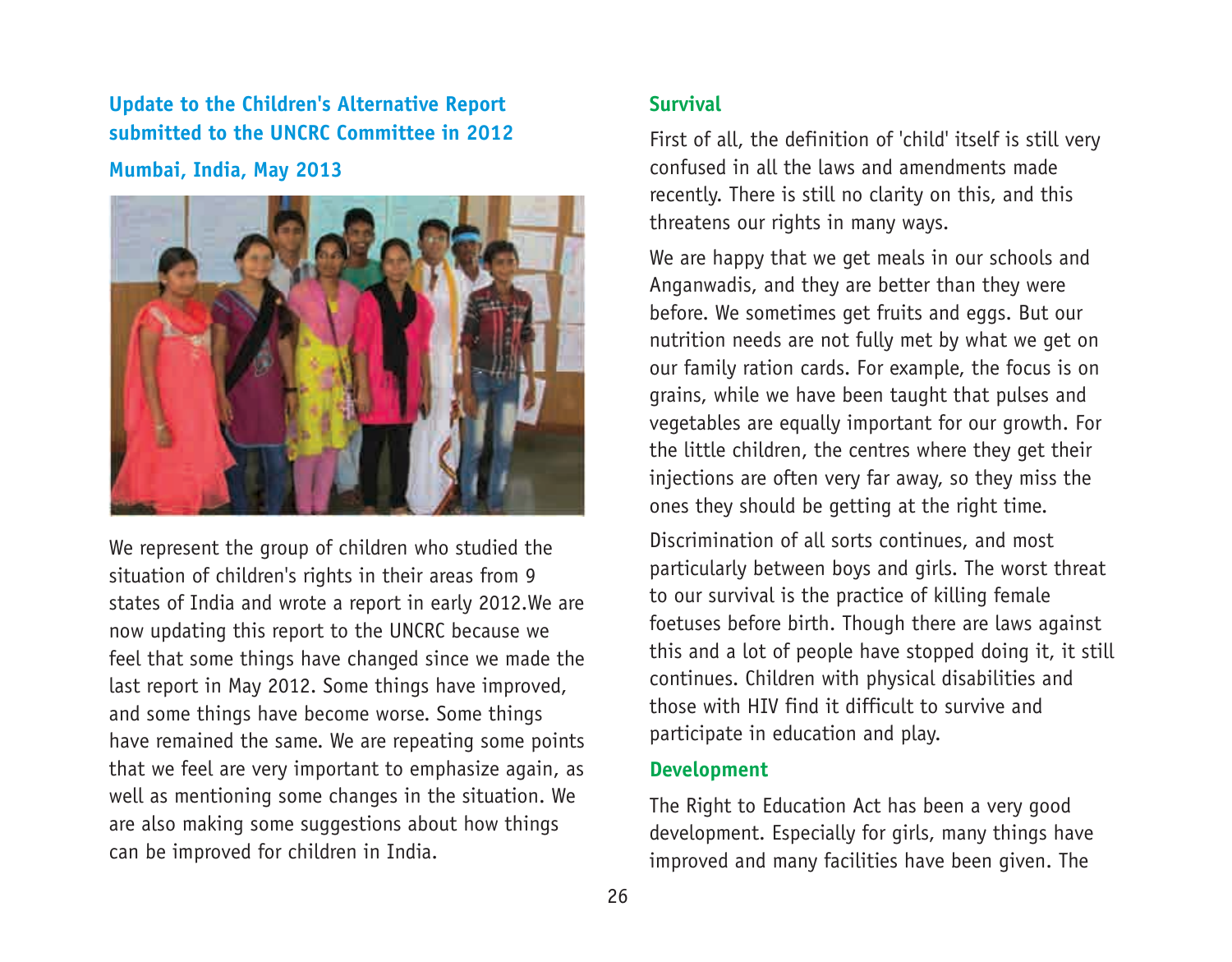new system of semesters and tests has also reduced the pressure on children. However, we feel that the learning level of children is falling, because they are promoted to the next class automatically.We find that teachers are encouraging child labourers to join school and conducting surveys to find child labourers. The number of Anganwadi centres is also increasing.

There are still hundreds of hamlets where there is no school and there is no transport for children to go to the nearby village school. There are also schools where there are not enough teachers, and where children are beaten and harshly punished, or discriminated against on the basis of caste. Tobacco and alcohol shops are near some schools, and this is not only unhealthy for us, but may tempt some children too. Another thing that we feel is very important for our development is regular access to computers, and we do not get this in most schools. Basic things like working toilets and water are still missing from many schools.

While the RTE has brought us many benefits, we are not happy that children from 0-6 years and from 15-18 years are left out of this Act. We also feel that adults put too much pressure on us to study. In most cities there is just no place to play for poor children.

Loans for higher education are given by banks only to rich children, but poor children find it impossible to pay the fees needed for good colleges and courses, and we don't get loans.

### **Protection**

The most positive development has been the new law, Protection of Children against Sexual Offences (POSCO) Act 2012. But we are still to see the effect of this law on our lives. We have seen that even the police are not aware of the laws and don't follow them.

We feel that sexual abuse of children is increasing, sometimes of very young children. Child marriage, child trafficking and child labour still exist all over the country. Girls are also kept away from school and play because of having to look after housework and young children. When parents migrate for work, their children, especially girls, are more exposed to dangers and abuse. In states where there is ongoing violence, children are at risk.

Children's homes where were are supposed to be protected are also often not safe spaces for us. Childline is not available to all children, especially in villages, and sometimes the phones don't work.

### **Participation**

The participation of children in Gram Sabhas is not as much as we would like it to be. We do not get a voice in things that affect us. People do not listen to us. Children with disabilities have even less chance than others of participating in education or in deciding what they need.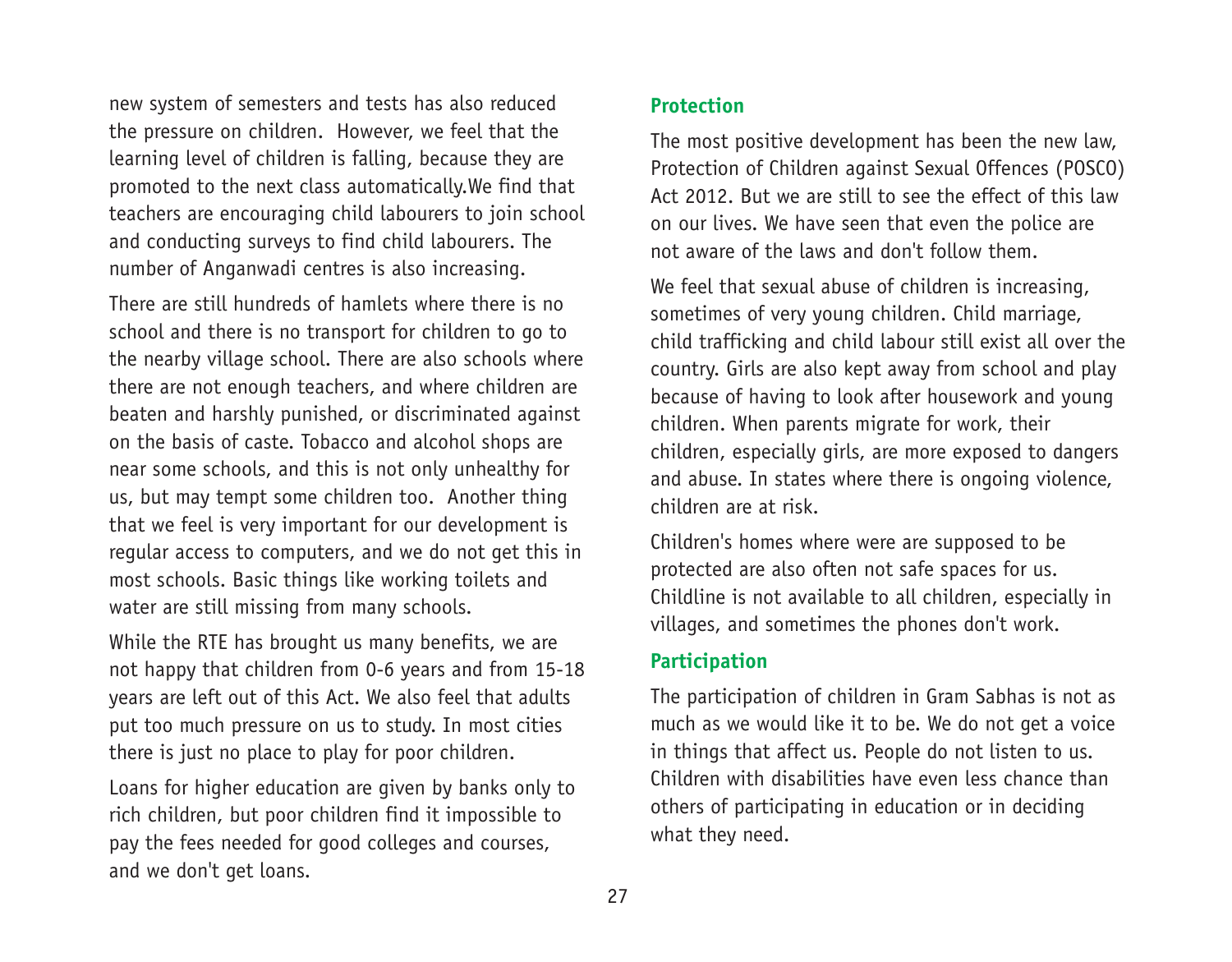### **New Developments**

### **Child Labour Prohibition and Regulation Act 1986:**

*Amendment suggested in August 2012 and renamed asChild & Adolescent Labor (Prohibition) Act (CALPA). The new (proposed) amendment has banned all forms of child labour up to the age of 14 years, penalty of Rs. 50000 towards the child labour welfare fund.* 

**Comments:** Weare happy with this change. It will allow children up to 14 years of age to study and play. We want the government to pass this amendment as soon as possible. But we want to say again that the law should ban child labour up to the age of 18 years. We also want to emphasise our earlier demand for better implementation of government schemes for the poor and to control migration, and better wages for our parents so that children from poor families can study and develop.

## **POCSO - Protection of Children against Sexual Offenses Act 2012**

The above act passed by GOI is good as it will prevent child sexual abuse and secure physical and mental health of children

**Comments:** We are very happy about the passing of this law, as it will help to prevent sexual abuse and protect the mental and physical health of children. We feel that such abusers will now be afraid to do such things. We are particularly happy about the fact that it is compulsory to report cases of sexual abuse of children, and that such cases will be tried in a fast track court.

We want to suggest that there is still a great need to protect children, both inside and outside their homes. We also ask that support and counselling should be given to child victims during the police and court processes.

**Juvenile Justice Act -2000:** *After a recent gang rape case, known as the Nirbhaya case, there has been discussion about reducing the age of children protected under the JJ Act to 16 years.* 

**Comments:** We are against lowering the age. It should be kept at 18 years, in keeping with the UNCRC. The JJ Act has defined the punishment for children involved in crimes. Children who commit serious crimes should be kept separately from other children, as stated in the law. In any case, children involved in such serious crimes is a very rare thing.

### **National Policy For Children**:

**Comments:** We welcome the policy and hope that it will help all children in India to realise their rights.

**The 'UNCRC Optional Protocol on UN Complaints procedure on the children's rights'** *which was open for signature in February 2012 allows individuals to approach UNCRC for redressal any matters related to Child Rights*.